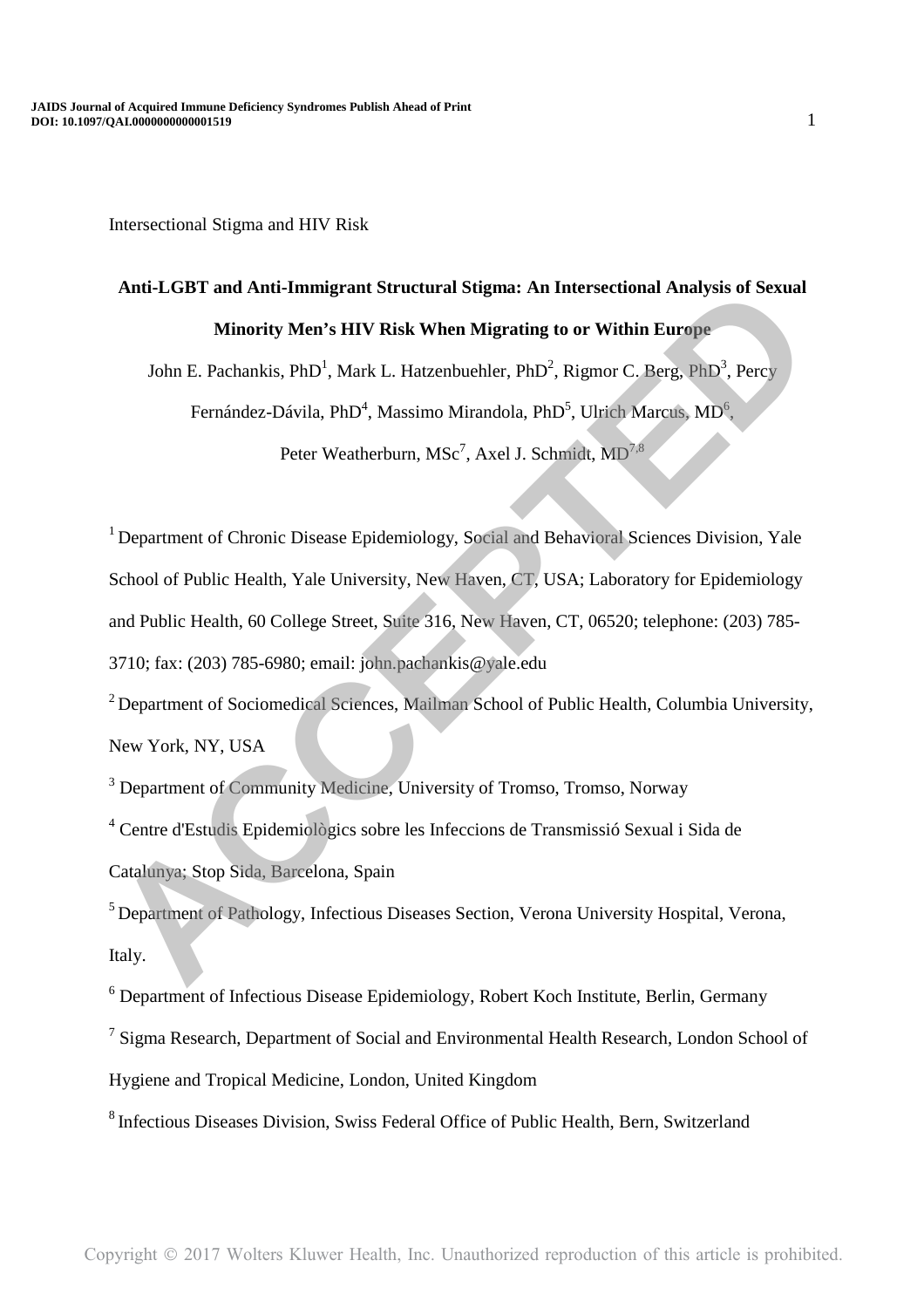# **Conflicts of interest**

The authors declare that they have no conflicts of interests.

## **Authors' contributions**

The survey was designed and executed by AJS, UM, and PW in association with The EMIS Network (see Acknowledgements). AJS coordinated the study, PW coordinated the survey promotion, UM initiated the study. Data were prepared and coded by AJS. JP and MH designed the analysis. JP conducted the statistical analyses. The manuscript was drafted by JP and MH and co-authored by all other authors. All authors approved the final manuscript.

# **Acknowledgments**

We begin by thanking all of the men who took part in EMIS 2010. We also thank the more than 235 websites who placed the EMIS banner, and particularly to those who sent individual messages to their users: PlanetRomeo, Manhunt, Qruiser, Qguys, and Gaydar. We also thank all NGOs who promoted the survey. This research was made possible by The EMIS Network. EMIS Associated Partners: DE: GTZ, Robert Koch Institute; ES: Centre de Estudis Epidemiològics sobre les ITS i SIDA de Catalunya (CEEISCat); IT: Regional Centre for Health Promotion Veneto; NL: University College Maastricht; UK: Sigma Research, London School of Hygiene & Tropical Medicine. EMIS Collaborating Partners: AT: Aids-Hilfe Wien; BE: Institute of Tropical Medicine, Facultés Universitaires Saint-Louis, Ex Aequo, Sensoa, Arc-en-ciel Wallonie; BG: National Centre of Infectious and Parasitic Diseases, Queer Bulgaria Foundation; BY: Vstrecha; CH: Institut universitaire de medicine sociale et préventive, Aids-Hilfe Schweiz; CY: Research Unit in Behaviour & Social Issues; CZ: Charles University (Institute of Sexology), Ceska The authors declare that they have no conflicts of interests.<br> **Authors' contributions**<br> **Authors'** contributions<br>
The survey was designed and executed by AJS, UM, and PW in association with The EMIS<br>
Network (see Acknowle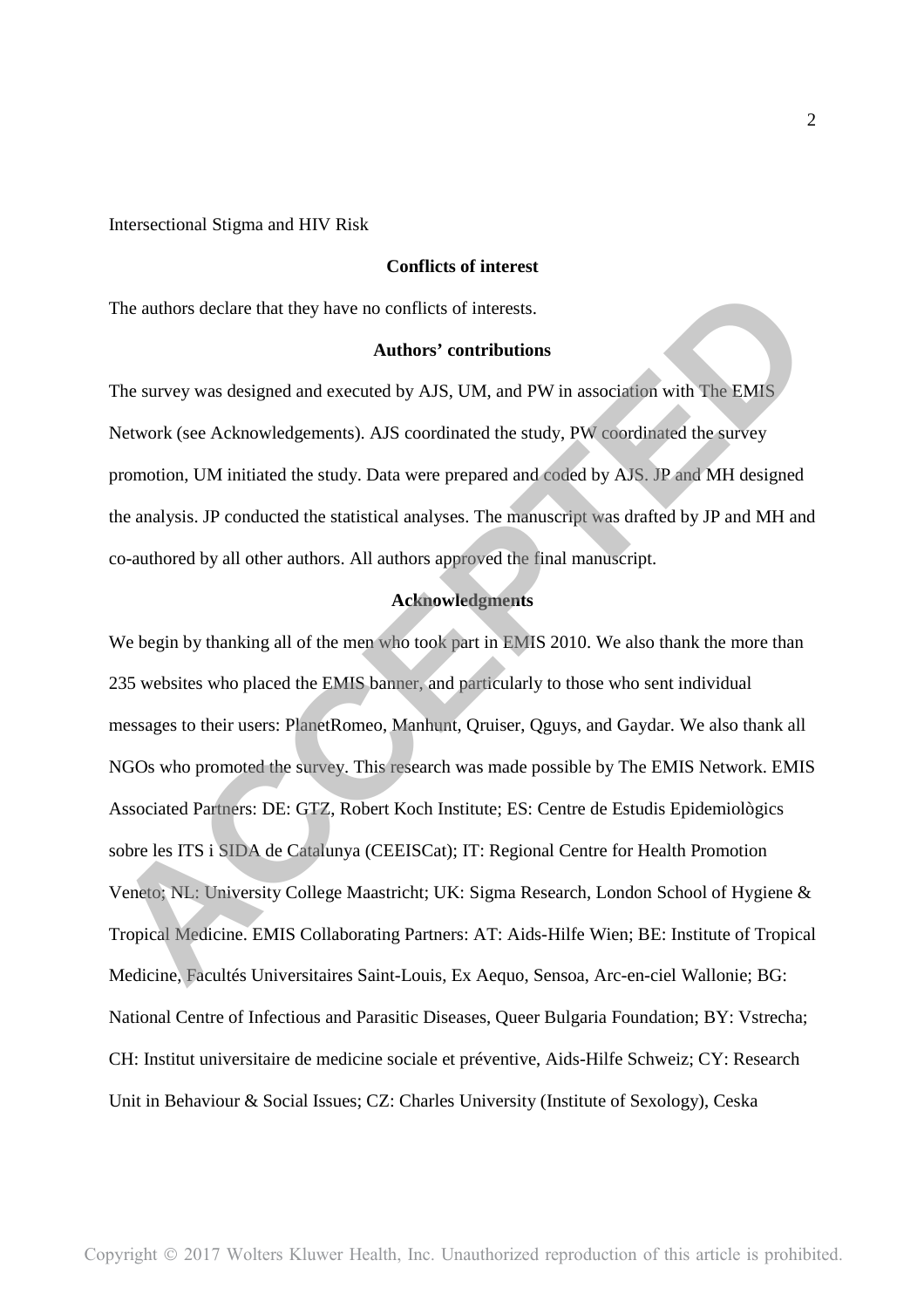spolecnost AIDS pomoc; DE: Berlin Social Science Research Center (WZB), Deutsche AIDS-Hilfe; Federal Centre for Health Education (BZgA); DK: Statens Serum Institut, Department of Epidemiology, STOP AIDS; ES: National Centre of Epidemiology, STOP SIDA, Ministry of Health, Social Policy and Equality; EE: National Institute for Health Development; FI: University of Tampere (Nursing Science), HIV-saatio/Aids-tukikeskus; FR: Institut de veille sanitaire (InVS), AIDeS, Act Up Paris, Sida Info Service, Le Kiosque, The Warning; GR: Positive Voice; HR: University of Zagreb (Humanities and Social Sciences); HU: Hungarian Civil Liberties Union (TASZ), Háttér; IE: Gay Men's Health Service, Health Services Executive; IT: University of Bologna, Arcigay, Instituto Superiore di Sanità; LT: Center for Communicable Diseases and AIDS; LV: The Infectiology Center of Latvia; Mozaika; MD: GenderDoc-M; MK: Equality for Gays and Lesbians (EGAL); NL: schorer; NO: Norwegian Knowledge Centre for the Health Services, Norwegian Institute of Public Health; PL: National AIDS Centre, Lambda Warszawa; PT: GAT Portugal, University of Porto (Medical School), Institute of Hygiene and Tropical Medicine; RO: PSI Romania RS: Safe Pulse of Youth; RU: PSI Russia, LaSky; SE: Malmö University, Riksforbundet for homosexuellas, bisexuellas och transpersoners rattigheter (RFSL); SI: National Institute of Public Health, Legebitra, ŠKUC-Magnus, DIH; SK: OZ Odyseus; TR: Turkish Public Health Association, KAOS-GL, Istanbul LGBTT, Siyah Pembe Ucgen Izmir; UA: Gay Alliance, Nash Mir, LiGA Nikolaev; UK: City University, London, CHAPS (Terrence Higgins Trust); EU: ILGA-Europe, Aids Action Europe, European AIDS Treatment Group, PlanetRomeo, Manhunt & Manhunt Cares. EMIS Advisory Partners: spolecnost AIDS pomoc: DE: Berlin Social Science Research Center (WZB), Deutsche AIDS-<br>Hilfe: Federal Centre for Health Education (BZgA): DK: Statens Serum Institut, Department of<br>Fipidemiology, STOP AIDS; ES: National Cen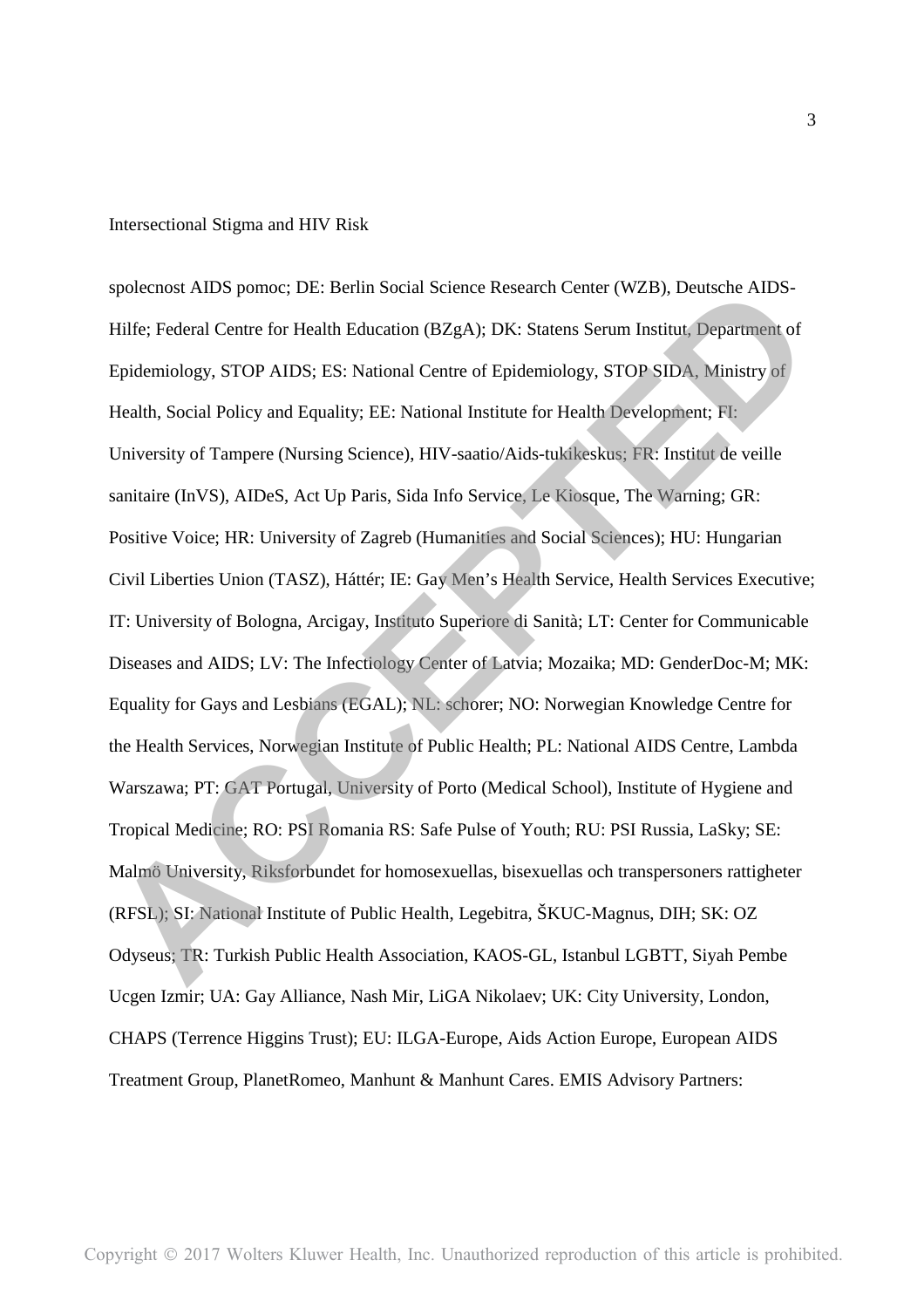Intersectional Stigma and HIV Risk Executive Agency for Health and Consumers (EAHC), European Centre for Disease Prevention and Control (ECDC), WHO-Europe.

#### **Funding**

EMIS was funded by grants from the Executive Agency for Health and Consumers (EU Health Programme 2008–2013); Centre d**'**Estudis Epidemiológics sobre les ITS HIV/SIDA de Catalunya (CEEISCat); Terrence Higgins Trust for the CHAPS partnership; Regione de Veneto; Robert Koch Institute; Maastricht University; German Ministry of Health; Finnish Ministry of Health; Norwegian Institute of Public Health; Swedish Board of Health and Welfare; and, for Dr. Hatzenbuehler's contribution, the National Institute on Drug Abuse (K01DA032558).

# **Abstract**

Objective: Gay, bisexual, and other men who have sex with men (MSM) might be particularly likely to migrate to experience freedoms unavailable in their home countries. Structural stigma (e.g., laws and policies promoting the unequal treatment of oppressed populations) in MSM migrants' sending and receiving countries represent potential barriers to HIV prevention among this intersectional population. This present study represents the first investigation of structural determinants of HIV risk in a large, geographically-diverse sample of MSM migrants. Design: The 2010 European MSM Internet Survey (EMIS) (n=23,371 migrants) was administered across 38 European countries. and Control (ECDC), WHO-Europe.<br> **ACCEPTED**<br> **ACCEPTED**<br> **ACCEPTED**<br> **ACCEPTED**<br> **ACCEPTED**<br> **ACCEPTED**<br> **ACCEPTED**<br> **ACCEPTED**<br> **ACCEPTED**<br> **ACCEPTED**<br> **ACCEPTED**<br> **ACCEPTED**<br> **ACCEPTED**<br> **ACCEPTED**<br> **ACCEPTED**<br> **ACCEPTED** 

Methods: Structural stigma was assessed using (1) national laws and policies promoting unequal treatment of MSM across 181 countries worldwide and (2) national attitudes against immigrants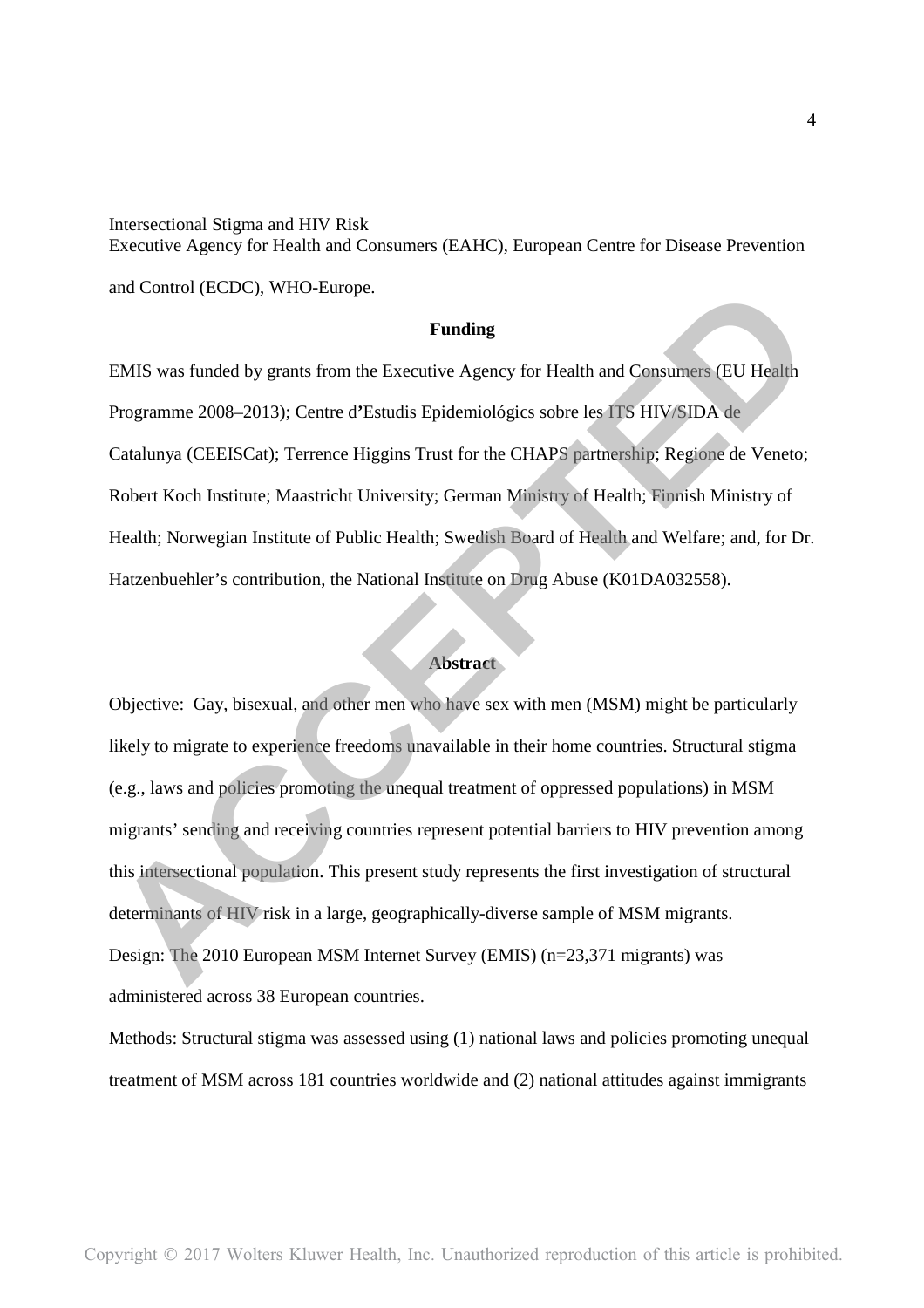in the 38 receiving countries. We also assessed linguistic status, time since migrating, and five HIV-prevention outcomes.

Results: Structural stigma toward sexual minorities (in sending and receiving countries) and toward immigrants (in receiving countries) was associated with a lack of HIV-prevention knowledge, service coverage, and precautionary behaviors among MSM migrants. Linguistic status and time since migrating moderated some associations between structural stigma and lack of HIV prevention. in the 38 receiving countries. We also assessed linguistic status, time since migrating, and five HIV-prevention outcomes.<br>
Hesults: Structural stigma toward sexual minorities (in sending and receiving countries) and<br>
towa

Conclusions: Structural stigma toward MSM and immigrants represents a modifiable structural determinant of the global HIV epidemic.

Keywords: HIV; gay and bisexual; stigma; discrimination; migration

# **Anti-LGBT and Anti-Immigrant Structural Stigma:**

# **An Intersectional Analysis of Sexual Minority Male Migrants' HIV Risk**

Stigma undermines global HIV-prevention efforts for gay, bisexual, and other men who have sex with men  $(MSM)$ .<sup>1</sup> While stigma occurs on many levels, including the individual and interpersonal, stigma that occurs through discriminatory laws, institutional policies, and cultural norms, otherwise known as structural stigma, has been recently implicated as a risk factor underlying the global HIV epidemic among MSM. This research has shown, for example, that MSM living in more (vs. less) structurally stigmatizing locales experience critical gaps in HIVprevention service coverage, knowledge, and behavior. $2$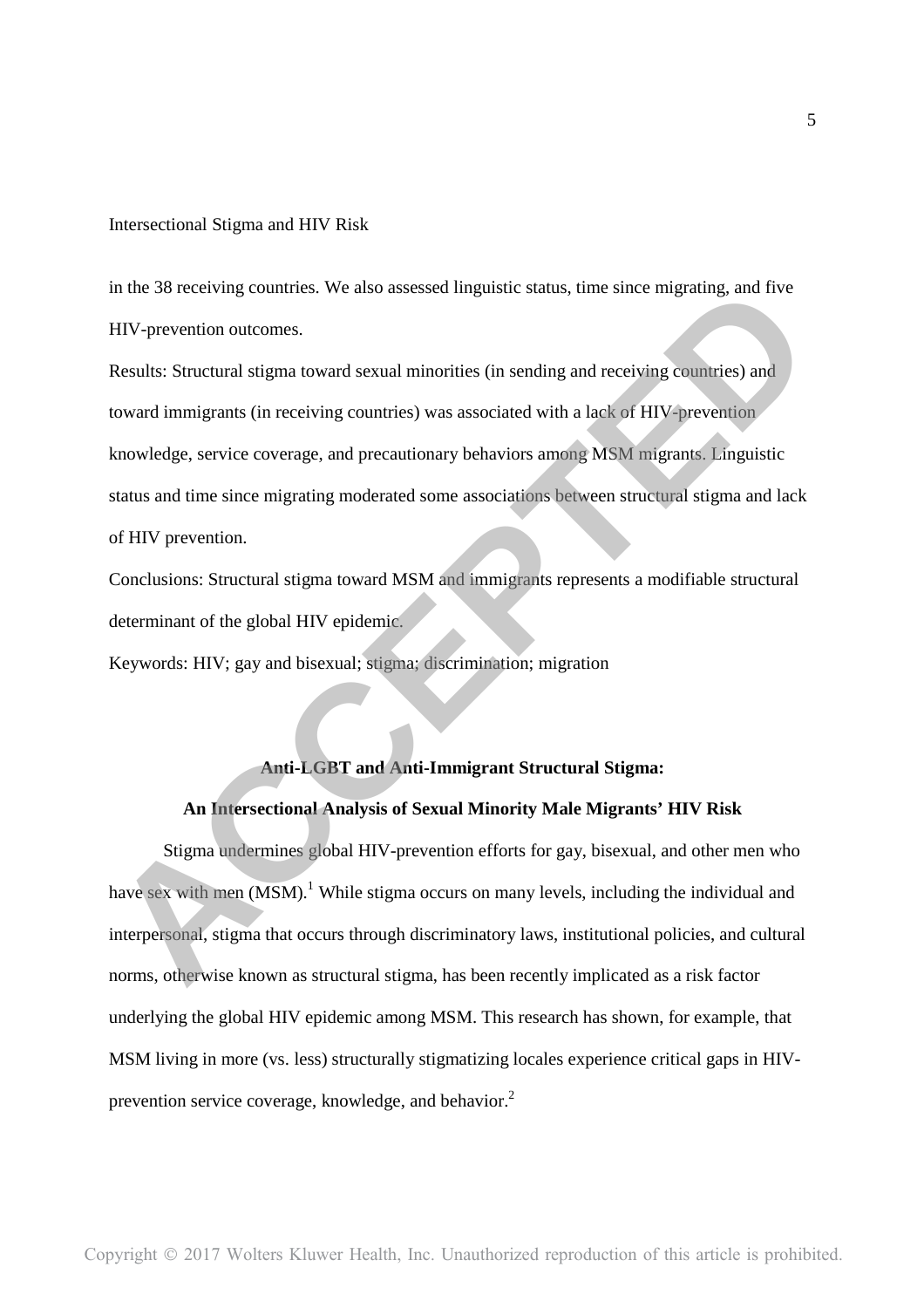In geographically mobile populations, exposure to structural stigma varies over the life course. Globally, more people have moved recently than at any point in history.<sup>3</sup> Evidence suggests that MSM may be particularly likely to move, whether by choice or duress, to seek social and sexual freedom unavailable in homonegative contexts.<sup>4</sup> While scant epidemiologic evidence exists regarding the HIV-prevention needs of MSM migrants, emerging evidence suggests that stigma in MSM migrants' home contexts, also known as sending contexts, might put them at risk of HIV infection upon arrival.<sup>5</sup> However, existing research on stigma and MSM migrants' HIV-prevention needs is limited by small samples of migrant MSM, lack of variation in structural forms of stigma in both sending and receiving contexts, and reliance on selfreported stigma exposure. $6,7$ In geographically mobile populations, exposure to structural stigma varies over the life<br>course. Globally, more people have moved recently than at any point in history.<sup>9</sup> Evidence<br>suggests that MSM may be particularly lik

Importantly, as an intersectional population, MSM migrants are potentially affected by two forms of structural stigma in their receiving countries – stigma directed toward sexual minorities and stigma directed toward immigrants. Yet previous research has only examined these influences in isolation, showing that anti-gay structural stigma adversely affects the health of sexual minorities, <sup>8</sup> while anti-immigrant stigma adversely affects the health of immigrants.<sup>9</sup> It is therefore unknown whether MSM migrants are simultaneously affected by both forms of structural stigma in their receiving countries.

To advance this literature on structural stigma, migration, and sexual health in MSM, we tested six hypotheses predicting lack of HIV-prevention (i.e., HIV-prevention service coverage, HIV-transmission knowledge, and precautionary behaviors, such as condom use):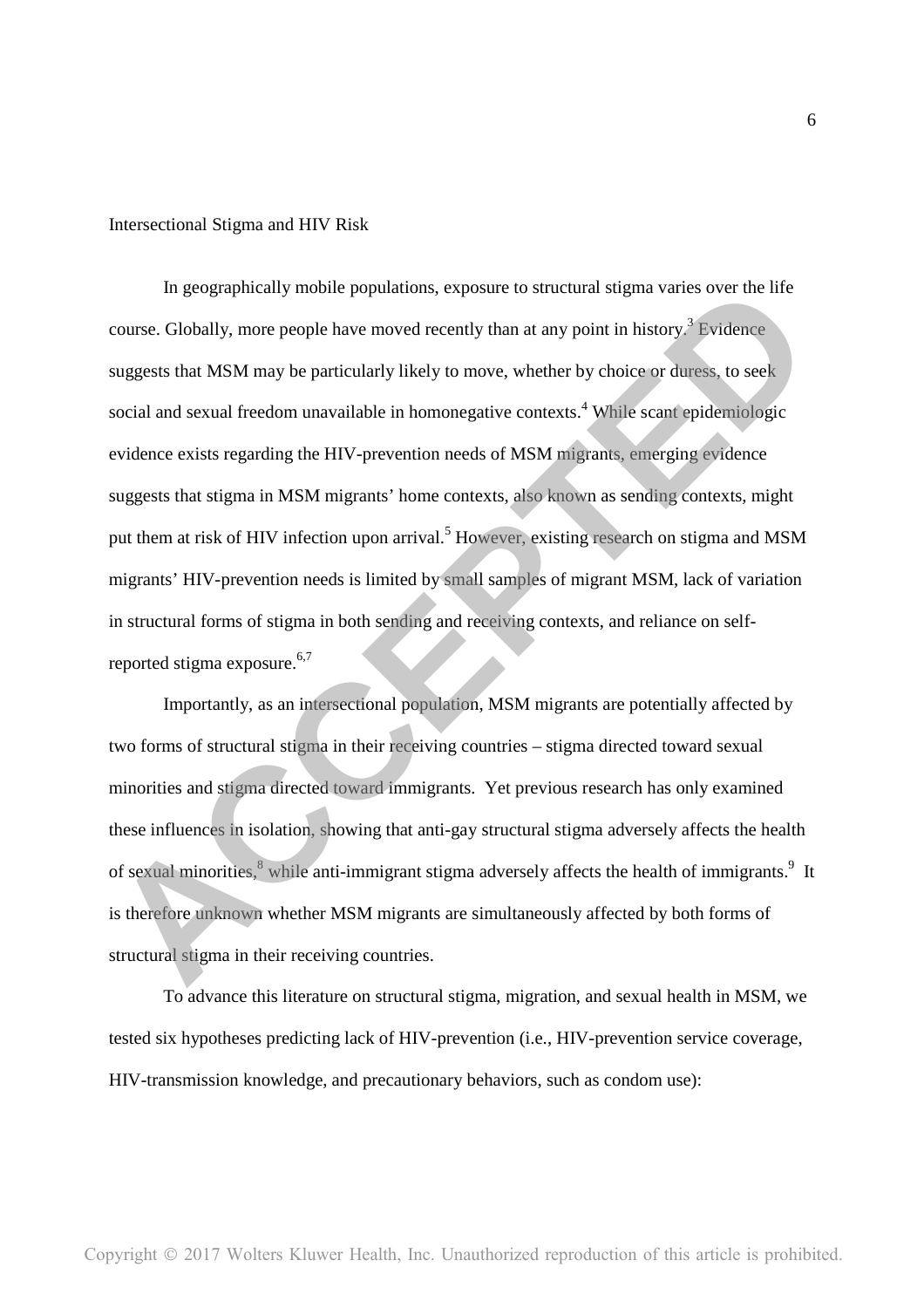- First, given that stigma can impede equitable access of at-risk populations to healthpromoting resources,<sup>10</sup> anti-gay and anti-immigrant structural stigma in MSM's receiving countries will each be associated with lower odds of HIV prevention.
- Second, operating as intersectional influences on MSM migrants' health, $^{11}$  anti-gay and anti-immigrant structural stigma in MSM's receiving countries will interact such that migrants living in anti-gay and anti-immigrant receiving countries will experience the lowest odds of adequate HIV prevention.
- Third, higher, compared to lower, levels of anti-gay structural stigma in MSM's sending countries will be associated with lower odds of HIV prevention, consistent with lifecourse-persistent effects of early exposure to adverse environments on later health-risk behavior.<sup>12,13</sup>
- Fourth, anti-gay structural stigma in sending and receiving countries will interact such that MSM migrants from gay-supportive, compared to anti-gay, countries will experience lower odds of incorrect HIV-prevention knowledge and precautionary behaviors even in anti-gay receiving countries, consistent with the possibility that knowledge and behavioral patterns are transferable across contexts once instilled;<sup>14</sup> this protective effect will not extend to HIV-prevention service coverage, which is context dependent. • First, given that stigma can impede equitable access of at-risk populations to health-<br>promoting resources,<sup>10</sup> anti-gay and anti-immigrant structural stigma in MSM's receiving<br>countries will each be associated with lo
	- Fifth, anti-immigrant structural stigma in MSM migrants' receiving countries will interact with migrants' language status to predict their HIV risk, such that HIV risk will be greatest for linguistic minority migrants who live in anti-immigrant countries given their potentially greater exposure to acculturative stress.<sup>15</sup>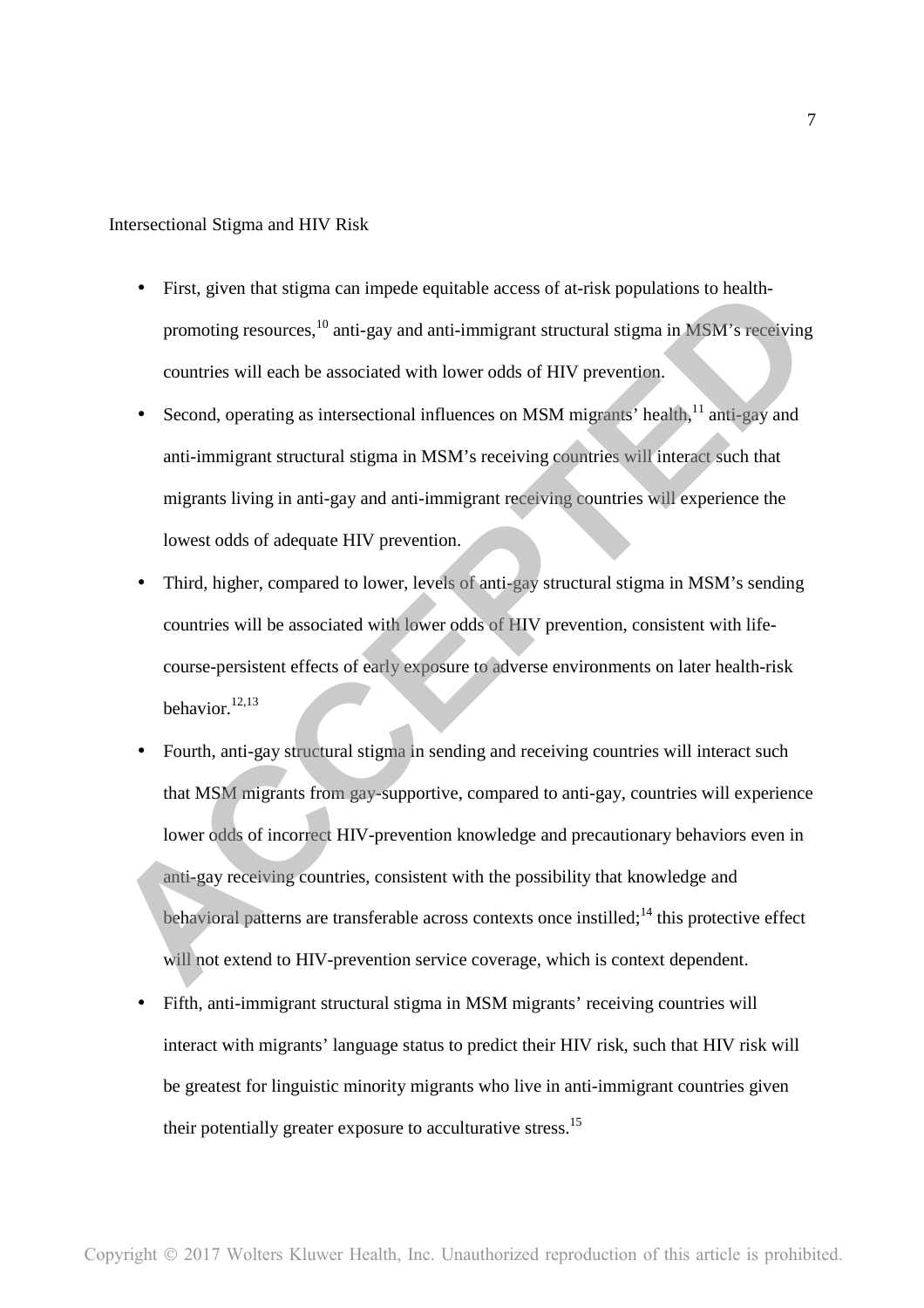• Sixth, consistent with a "healthy migrant" effect,  $16$  recently-arrived migrants will be more likely to report HIV prevention than those who arrived more distantly. Further, duration of residence in receiving countries will interact with those countries' anti-gay and antiimmigrant structural stigma to predict migrants' HIV risk. Specifically, the longer that MSM migrants have lived in countries with high anti-gay and anti-immigrant structural stigma, the more likely that their HIV-prevention outcomes will be compromised, consistent with life-course accumulating effects observed for long-term exposure to other forms of social disadvantage. $12,17$ 

Answering these questions requires a unique data structure, including a large number of MSM migrants, wide variation in structural stigma in respondents' sending and receiving contexts, and linkage to measures of structural stigma related to sexual orientation and immigration. Until recently, a data structure did not exist that met these criteria. The European MSM Internet Survey (EMIS) represents the largest-known dataset of MSM, over 23,000 of whom report migrating from 181 countries to the 38 countries of Europe included in EMIS. EMIS respondents therefore have moved from both countries with high and low anti-gay structural stigma to countries with high- and low- anti-gay and anti-immigrant structural stigma. Further, EMIS responses can be linked with a recently created objective index of anti-gay structural stigma in all world countries,<sup>18</sup> thereby bypassing previous studies' reliance on MSM's self-reported exposure to structural stigma.<sup>5</sup> This dataset therefore provides an unprecedented opportunity to examine our research questions. likely to report HIV prevention than those who arrived more distantly, Further, duration<br>of residence in receiving countries will interact with those countries' anti-gay and anti-<br>immigrant structural stigma to predict mig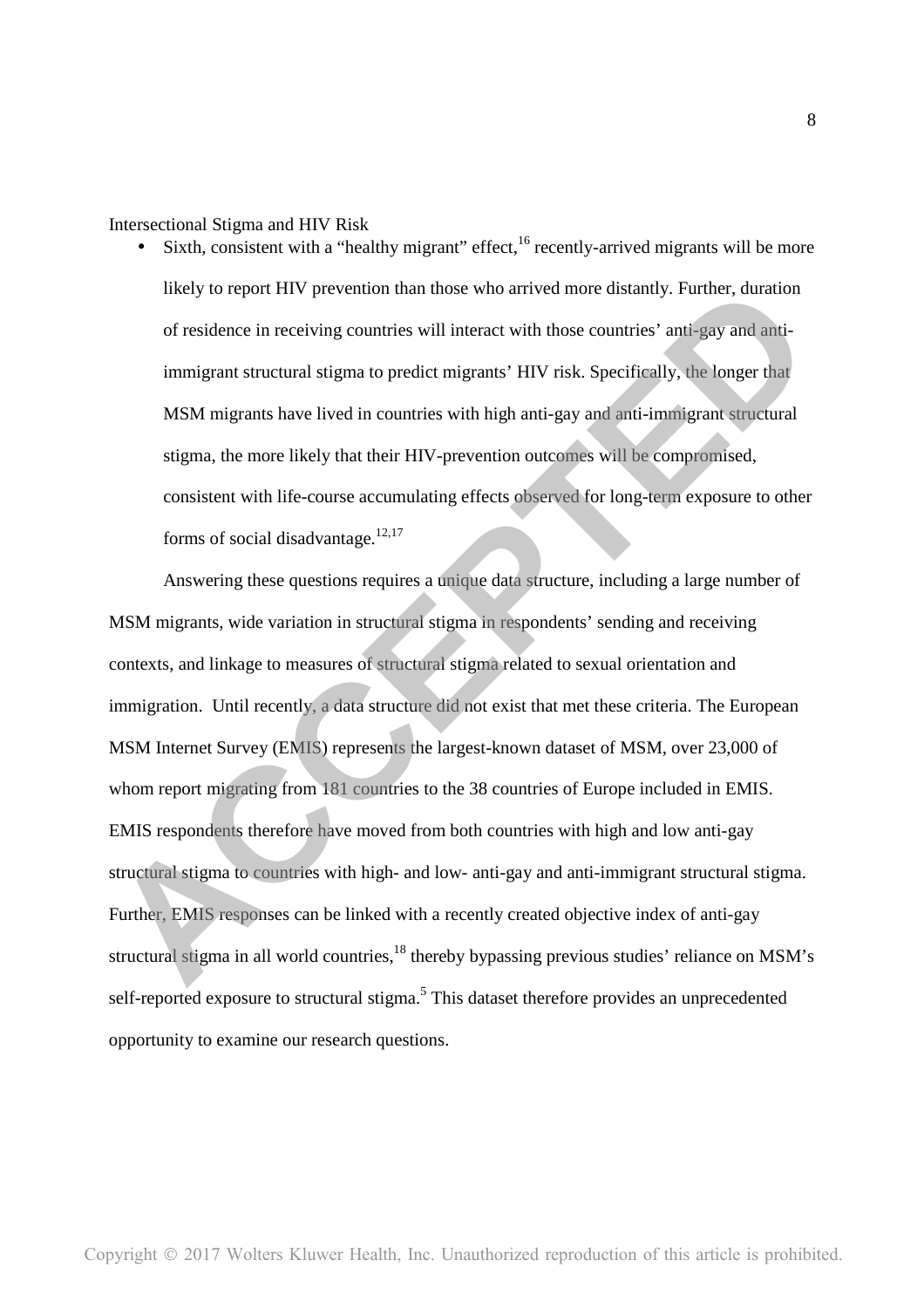# **Method**

# **Participants**

The EMIS was administered in 25 languages between June and August 2010 across 38 European countries. The EMIS represented a joint effort of five Associated Partners; dozens of European-wide government health institutes, academic programs, and NGOs; and two major online media partners. Participants were recruited online from over 235 local, national, and international sexual minority websites through instant messages or banner advertising and offline through posters, cards, and face-to-face communication. Eligibility criteria included: male identification, European residence, at or above the age of homosexual consent in the country of residence, and sexual attraction to and/or sexual experiences with men. Eligible respondents had to indicate understanding the study's purpose and provide consent. Survey completion required an average of 21 minutes; no material remuneration was offered. Items were generated through consultation with NGOs, pilot testing with MSM with feedback from 21 countries for comprehension, and cognitive interviewing to ensure accurate interpretation.<sup>19,20</sup> **Accord Method**<br>
The EMIS was administered in 25 languages between June and August 2010 across 38<br>
European countries. The EMIS represented a joint effort of five Associated Pietners, dozens of<br>
European-wide government h

The survey received 184,469 submissions. Three cases were lost to data corruption. Cases were removed for respondents not specifying a current country or indicating residing outside of the study catchment area (*n*=2,427); being from a country that did not reach 100 qualifying cases  $(n=291)$ ; indicating being women, having no same-sex attraction or experience, or providing no age or being outside the 13-89-year age range (*n*=544); or submitting more than one inconsistent response (*n*=6,995). These exclusions produced a dataset containing 174,209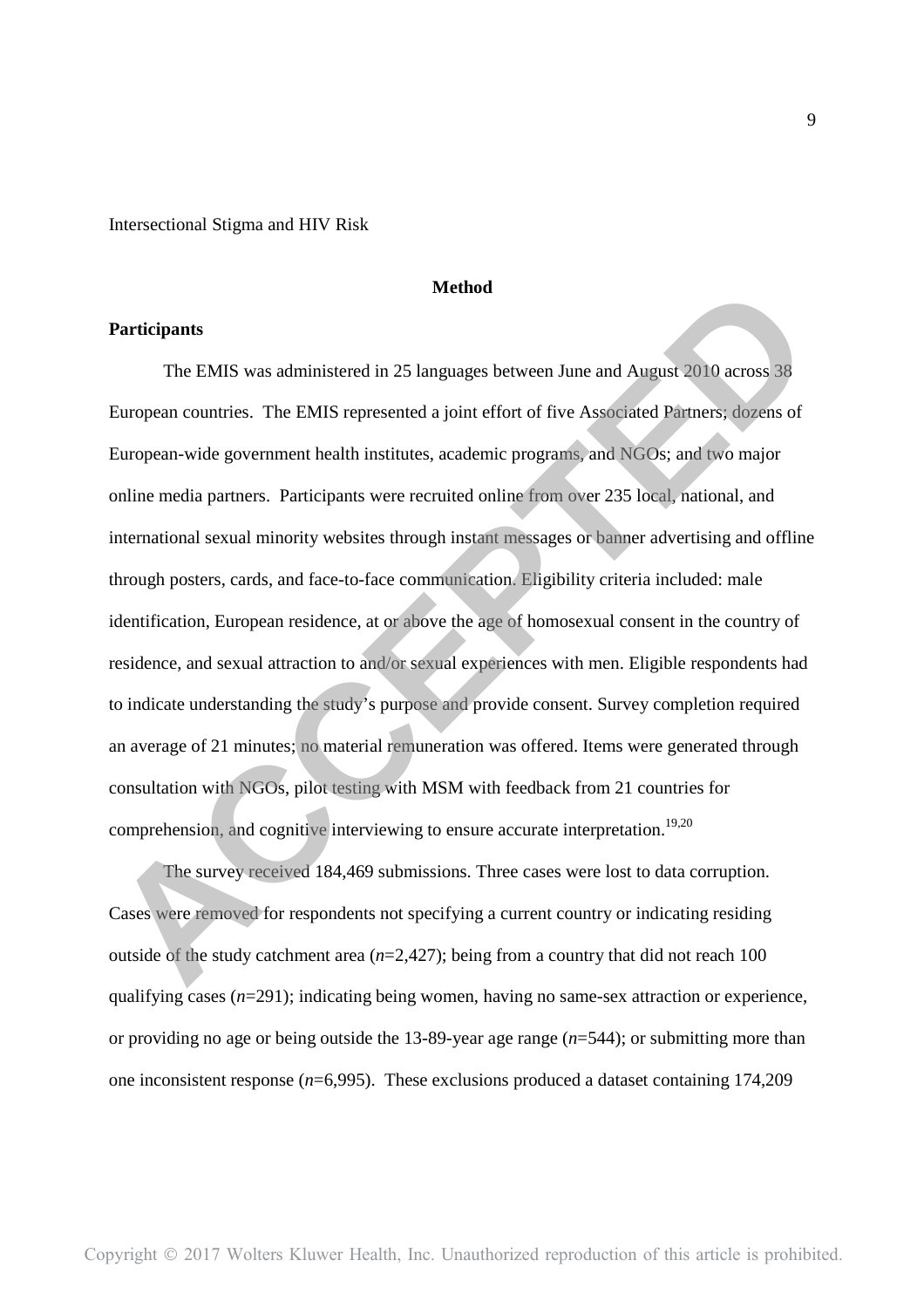respondents.<sup>19</sup> Given our interest in MSM migrants, we restricted all analyses to the 13.4% of respondents (*n*=23,371) who indicated currently living in a country other than their birth country.

# **Measures**

**Explanatory variables**. Respondents indicated the country in which they were born (sending country) and the country in which they currently lived (receiving country). We characterized sending and receiving countries' anti-gay structural stigma as each country's national legislation toward sexual minorities derived from the International Lesbian, Gay, Bisexual, Trans, and Intersex Association's (ILGA) Rainbow Map.<sup>18</sup> This 9-item scale reflects the criminalization, protection, and recognition of same-sex individuals as follows: 9 (*country prescribes the death penalty for same-sex sexual acts*), 8 (*country imprisons sexual minorities for same-sex sexual acts from 14 years to life*), 7 (*country imprisons sexual minorities for same-sex sexual acts for up to 14 years*), 6 (*country contains laws against the promotion of homosexuality, but no criminalization of same-sex sexual acts*), 5 (*country contains criminalizing laws without a specific penalty*), 4 (*country does not contain any criminalizing laws, but also does not recognize same –sex marriage*), 3 (*country contains a clearly inferior substitute to marriage*), 2 (*country recognizes same-sex domestic partnerships*), 1 (*country recognizes same-sex marriage*). While structural stigma is typically defined as "societal-level conditions, cultural norms, and institutional policies that constrain the opportunities, resources, and well-being of the stigmatized,"<sup>21</sup> data regarding cultural norms toward sexual minorities were unavailable for the 181 countries, thereby limiting our operationalization of structural stigma to the national respondents.<sup>19</sup> Given our interest in MSM migrants, we restricted all analyses to the<br>
13.4% of respondents (*n*-23.371) who indicated currently living in a country offser than their<br>
birth country.<br> **Measures**<br> **Explana**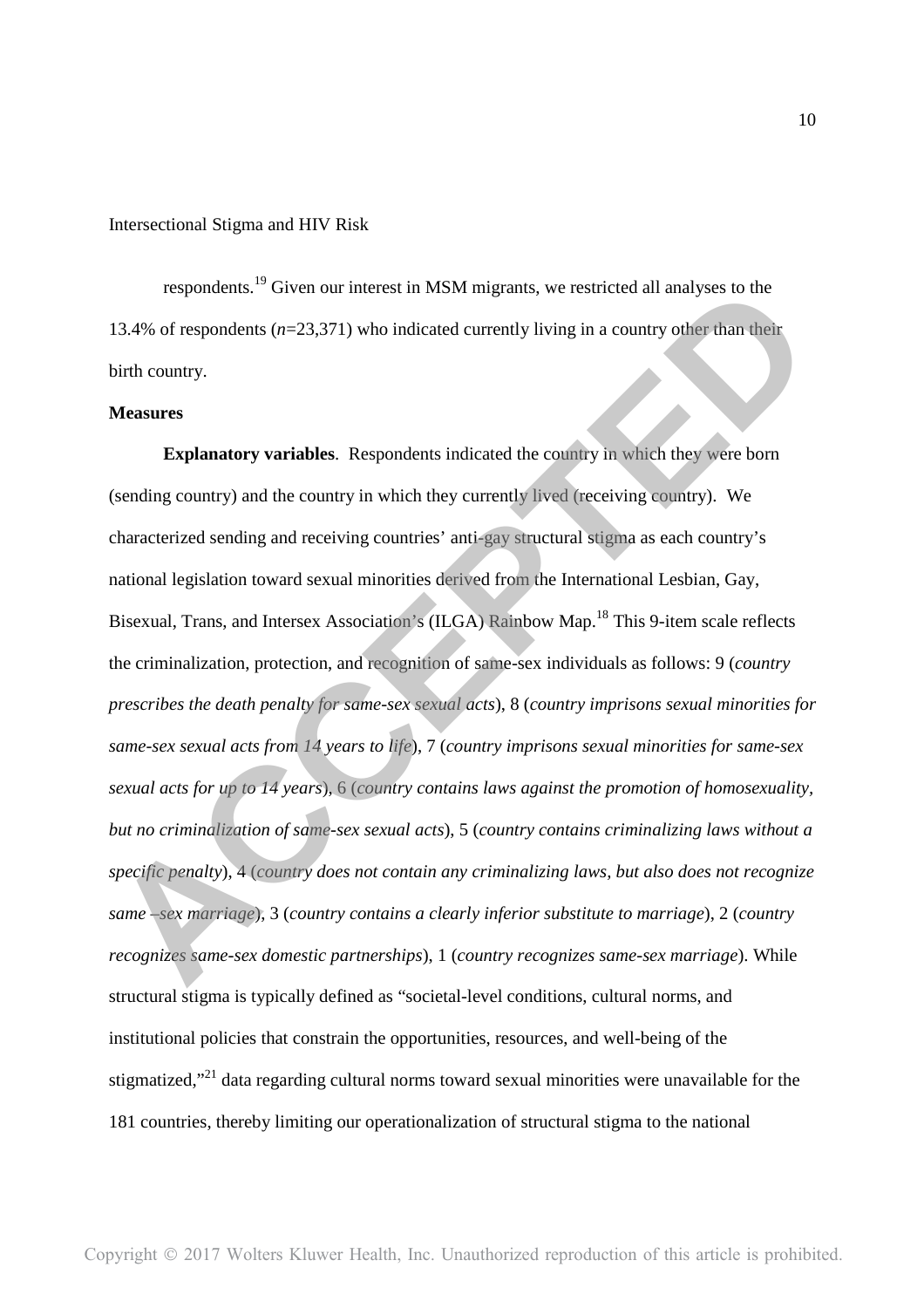legislation contained in the ILGA index. The strong correlation  $(r = 0.85)$  between this index and attitudes toward sexual minorities in the 2008 European Values Survey (EVS), a survey of social attitudes that randomly sampled approximately 1,500 residents per European country, supports the validity of our index.

We derived receiving countries' anti-immigrant structural stigma from the 2008 wave of the EVS. We calculated each country's average response for five immigrant-related questions on the EVS concerning immigrants and crime, jobs, financial strain, national threat, and cultural erosion ( $\alpha$  =0.88). Our indices of receiving countries' anti-gay and anti-immigrant structural stigma were weakly correlated  $(r=0.30, p=0.07)$ , as were sending and receiving countries' antigay stigma  $(r=0.18, p<0.001)$ , indicating a lack of multicollinearity. legislation contained in the ILGA index. The strong correlation  $(r - 0.85)$  between this index and<br>attitudes toward sexual minorities in the 2008 European Values Survey (EVS), a survey of social<br>attitudes that randomly sam

Respondents indicated the number of years that they had been living in their current country (range = 1-71). Linguistic minority status was assessed according to whether respondents opted to complete the survey in a language other than one of the official languages of their current country (yes/no).

**Outcome variables.** We assessed five HIV-prevention outcomes (i.e., HIV-prevention service coverage, HIV-transmission knowledge, and precautionary behaviors, including condom use) largely based on recommendations of the United Nations' General Assembly Special Session (UNGASS) on HIV/AIDS (Joint United Nations Programme on HIV/AIDS, 2009) and the European Centre for Disease Control (ECDC, 2009): $^{20}$  (1) EMIS-modified UNGASS indicator #9: Participants were classified as being inadequately reached by HIV-prevention services if, in the last 12 months, they were not confident they could access HIV testing (if not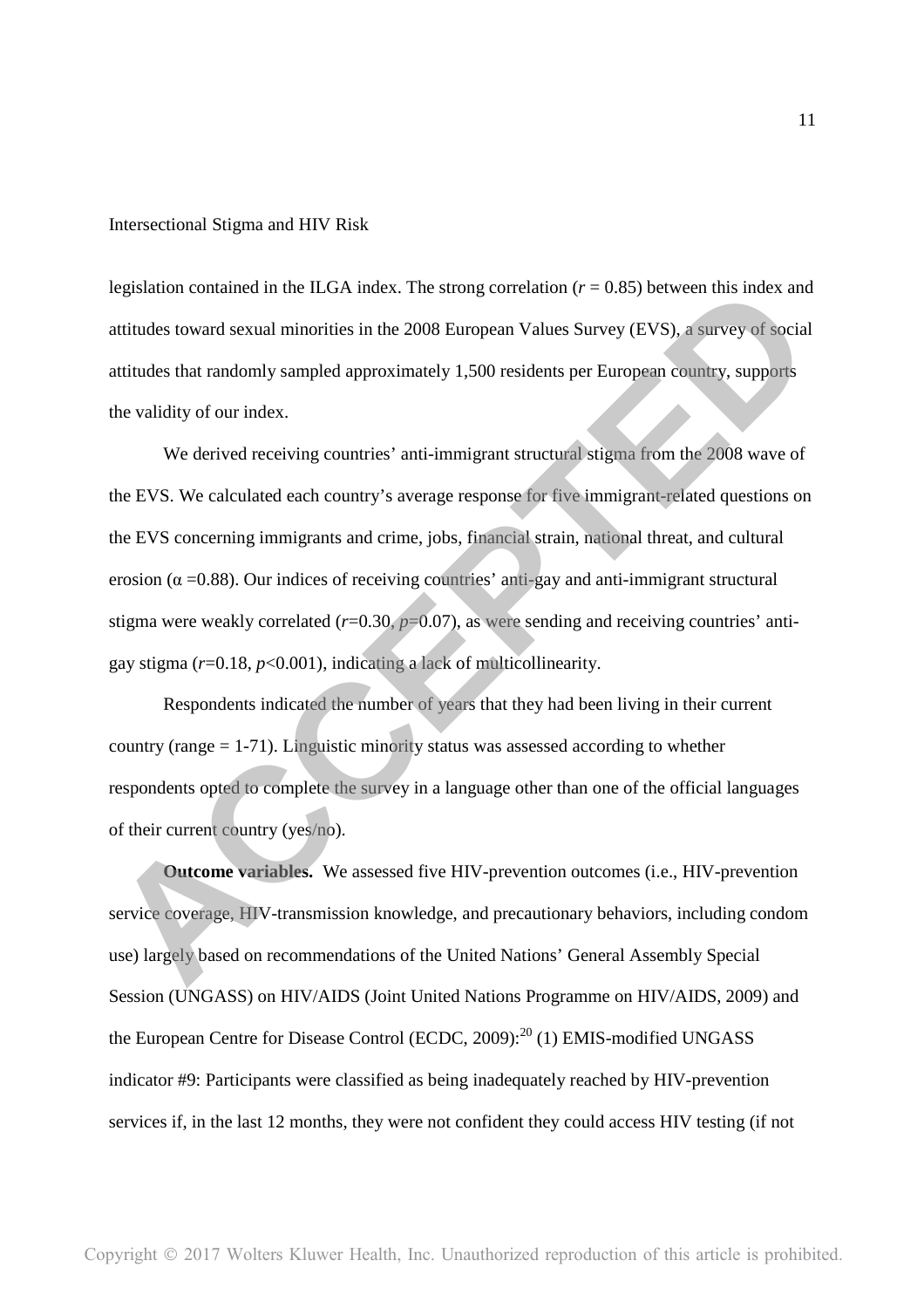diagnosed HIV-positive) or reported not having visited a provider for HIV monitoring (if diagnosed HIV-positive), reported condomless anal sex due to lack of condom access, or reported not seeing or hearing MSM-specific information about HIV or STIs; (2) EMIS-modified UNGASS indicator #14: To assess HIV knowledge, respondents were presented with five true statements about HIV and for each were asked whether they already knew this. Although this approach likely underestimates ignorance, it avoids providing falsehoods while serving an educational purpose. Lack of HIV-risk knowledge was classified as not knowing all of the five items; (3) UNGASS indicator #8: Having received an HIV test in the previous 12 months was measured by asking tested-negative respondents when they had last received a negative HIV test result, and tested-positive respondents if they were first diagnosed within the last 12 months; (4) Participants who reported having had anal sex with a non-steady male partner within the previous 12 months were asked about frequency of condom use (*not at all* or *seldom* versus *sometimes, mostly,* or *always*); and (5) Participants were asked, "The last time you tested for HIV, did you talk about the sex you have with men?" to assess comfort and perceptions of safety in discussing same-sex sexual behaviors as part of testing (yes/no). The EMIS was conducted before European approval of HIV pre-exposure prophylaxis. diagnosed HIV-positive) or reported not having visited a provider for HIV monitoring (if<br>diagnosed HIV-positive), reported condomless and sex due to lack of condom sceess, or<br>reported not seeing or hearing MSM-specific inf

**Covariates.** Individual-level covariates included self-reported age, relationship status, employment status, educational attainment, settlement size (i.e., size of one's city, town, or village), and HIV status. To control for the possibility that general structural inequality rather than inequality specific to sexual minorities or immigrants was responsible for associations between structural stigma and HIV-related outcomes, we controlled for each sending and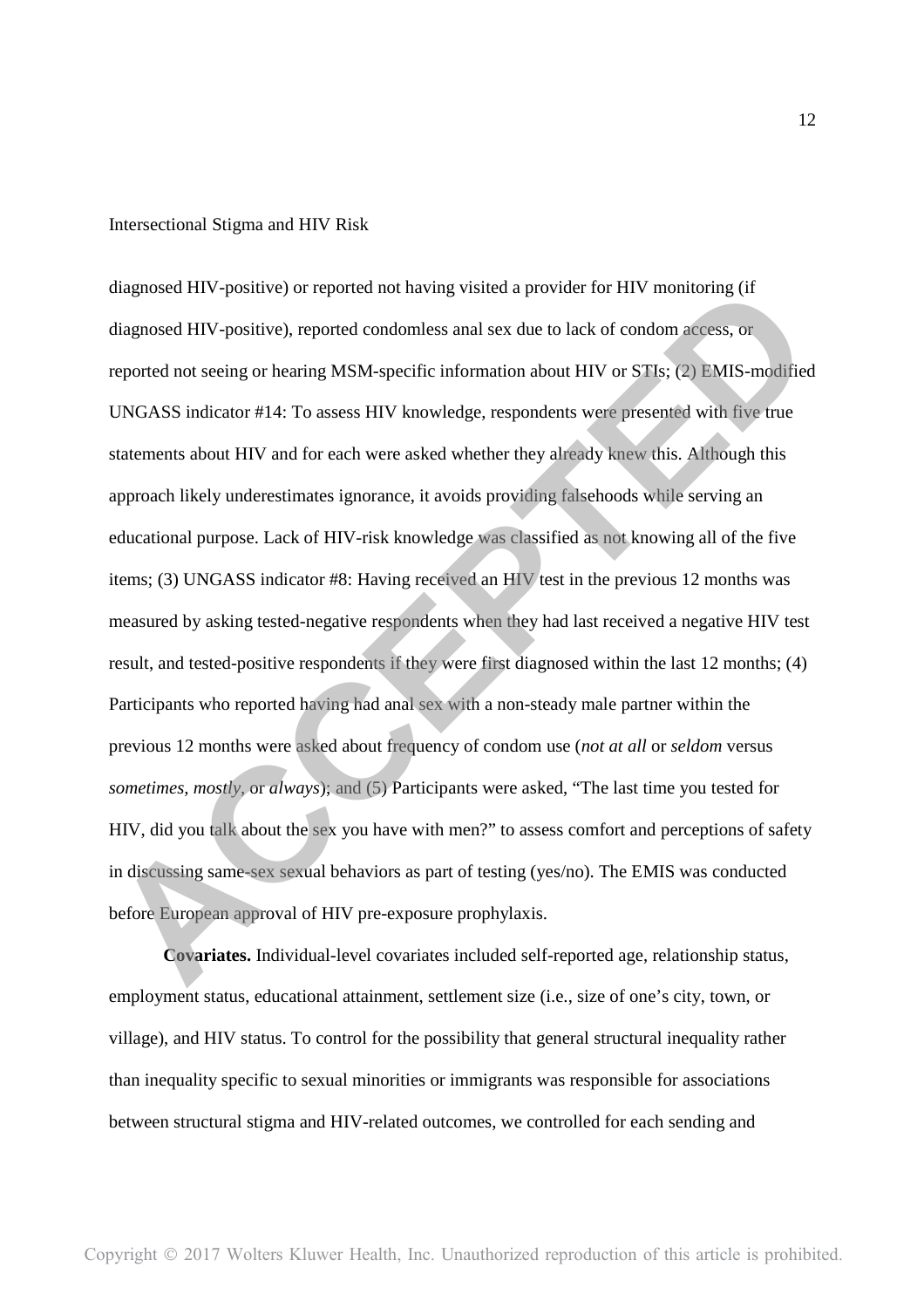receiving countries' Gini coefficient, an index of income inequality. To control for the possibility that European-wide norms or attitudes toward sexual minorities or HIV prevention might be responsible for associations between sending country structural stigma and HIV-related outcomes, we also controlled for whether respondents migrated from Europe versus another continent.

# **Analytic Strategy**

For each outcome, we specified a two-level cross-classified model to reflect the fact that respondents belonged to two hierarchical contexts (i.e., sending and receiving countries) that were not nested within each other. All outcomes were treated as dichotomous and estimated using a Bernoulli distribution. Respondents (*i*) simultaneously belonged to receiving countries (*j*) and sending countries (*k*). Thus, in the following equations, outcome  $\eta_{ijk}$  is the log of the odds of an outcome's occurrence for respondent *i* cross-classified in receiving country *j* and sending country *k*. The subscripts (*jk*) represent each sending and receiving country combination.  $\beta$ **OU** $\kappa$ ) is the overall model intercept. The model allows the intercept to vary independently across receiving and sending countries. At level 2, this intercept is modeled as a product of the level 2 intercept  $\gamma_{0\bullet}$  plus separate group-level error variances for receiving  $u_{ij}$  and sending  $u_{ik}$  countries. For simplicity, the below equations present a model containing only one covariate at level 1, two level 2 predictors, and no cross-hierarchy or cross-level effects: that European-wide norms or attitudes toward sexual minorities or HIV prevention might be<br>responsible for associations between sending country structural stigma and HIV related<br>outcomes, we also controlled for whether resp

$$
\eta_{ijk} = \ln\left(\frac{p}{1-p}\right) = \beta_{0ijk} + \beta_{1(jk)} \text{Covariate}_{i(jk)} + e_{i(jk)}
$$
\n
$$
\beta_{0(ik)} = \gamma_{00} + \gamma_{01i} \text{ReceivingStigma}_{i} + \gamma_{01k} \text{SendingStigma}_{k} + u
$$

Level 2

$$
\beta_{0(jk)} = \gamma_{00} + \gamma_{01j} RecelvingStigma_j + \gamma_{01k} SendingStigma_k + u_{1j} + u_{2k}
$$
  

$$
\beta_{1(jk)} = \gamma_{10}
$$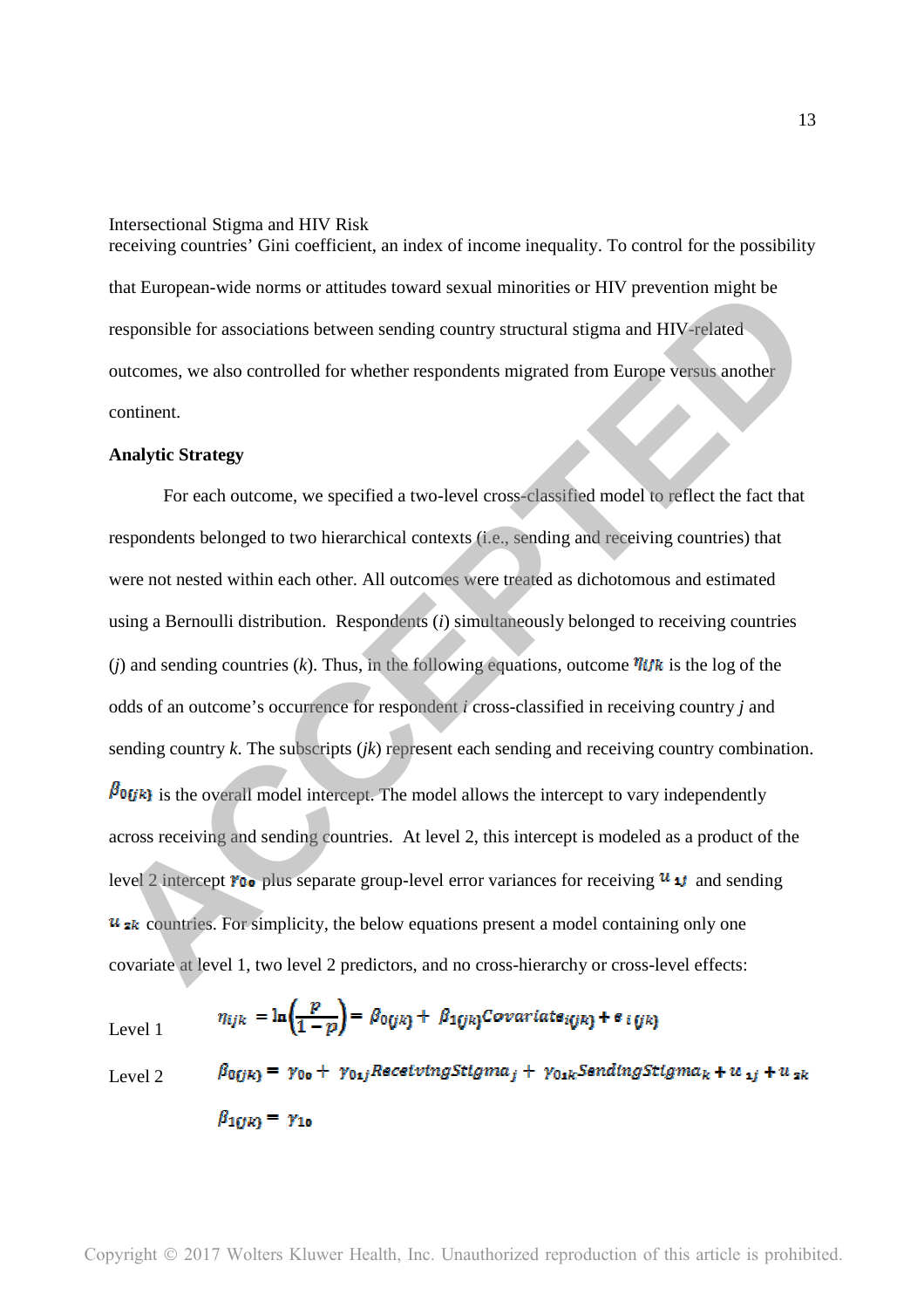# Intersectional Stigma and HIV Risk  $\beta_{2GK} = \gamma_{20}$

Fixed effects were estimated for each explanatory variable by means of full information maximum likelihood using SPSS version 24. Individual-level factors (e.g., demographics) were modeled at Level 1; receiving country (e.g., anti-gay and anti-immigrant structural stigma) and sending country factors (e.g., anti-gay structural stigma) were modeled at Level 2. We estimated cross-hierarchy (e.g., anti-gay structural stigma in sending \* receiving countries) and cross-level (e.g., structural stigma \* linguistic status) effects as relevant for each hypothesis.

Sample size for each model depended on the amount of missing data for that model and the relevance of each outcome to each respondent (e.g., according to past-12-month intercourse, HIV testing history). Missing data for explanatory variables and covariates ranged from 0 (0.0%) for age to 565 (2.4%) for settlement size. Missing data for outcomes ranged from 39 (0.2%) for HIV service reach and HIV transmission knowledge to 281 (1.9%) for past-12-month condom use with non-steady partners. Gini coefficients were unavailable for 10 small sending countries, thereby removing an additional 163 participants. We used complete case analysis. Fixed effects were estimated for each explanatory variable by means of full information<br>maximum likelihood using SPSS version 24. Individual-level factors (e.g., demographics) were<br>modeled at Level 1; receiving country (e.

We created six models. In the first model, we simultaneously estimated main effects for the five explanatory variables predicting the five HIV-prevention outcomes controlling for covariates at each level. Subsequent models separately estimated each of our hypothesized interactions, controlling for all explanatory variables and covariates at each level.

#### **Results**

Table 1 shows descriptive statistics of the full sample. MSM migrants were born in 181 global countries. The majority (56.5%) of respondents were born in Europe; 13.8% were born in Asia; and 10.8% were born in South America. The most frequently represented sending

14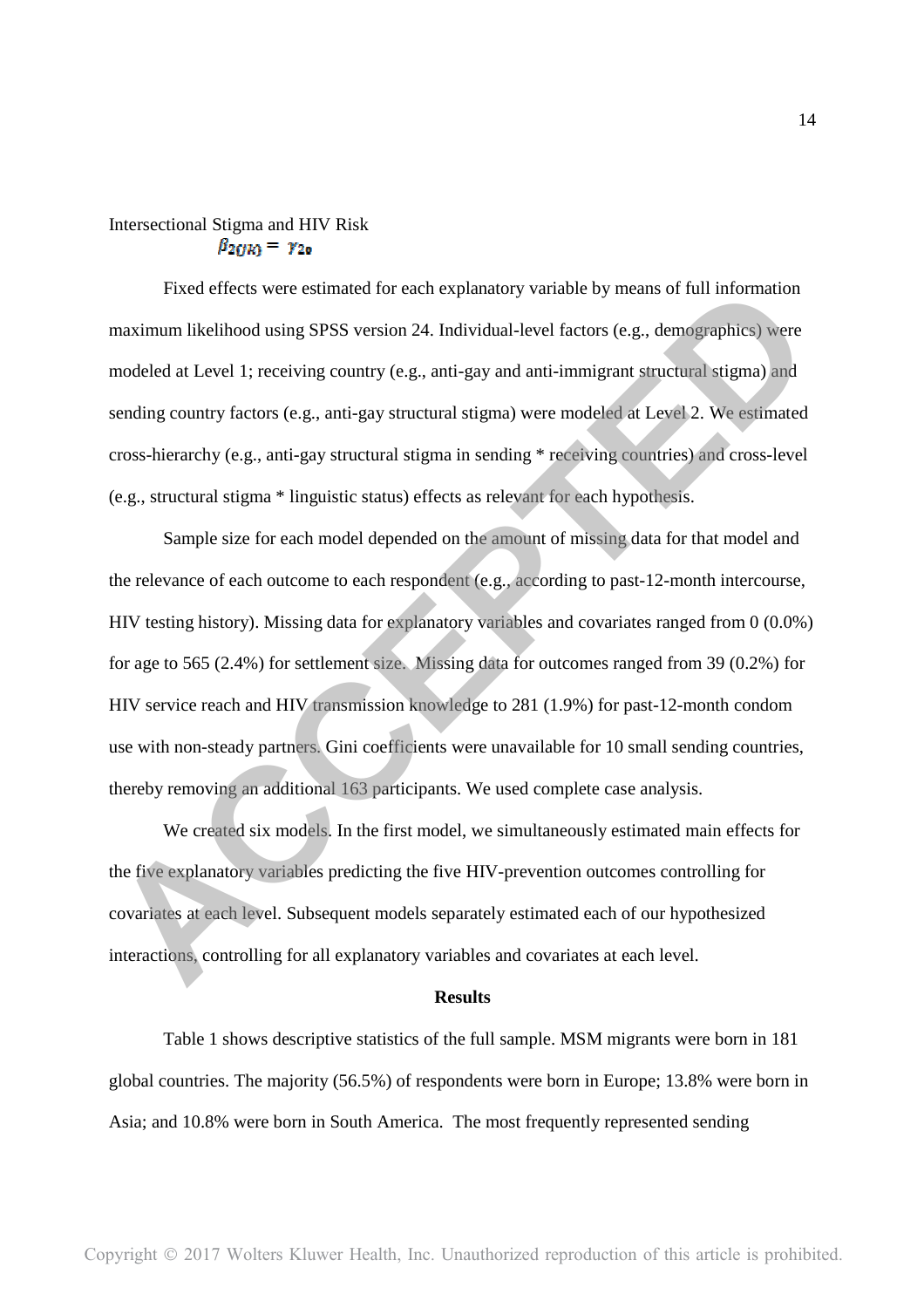countries were Germany (8.9%), Brazil (5.1%), and the United States (5.0%). The most frequently represented receiving countries were the United Kingdom (20.4%), Germany (18.9%), and Spain (12.3%).

**Hypothesis 1**: **Anti-gay and anti-immigrant structural stigma in receiving countries will be associated with MSM migrants' HIV risk.** Consistent with the hypothesis, anti-gay structural stigma in receiving countries was associated with higher odds of inadequate HIVprevention coverage, lack of condom use with non-steady partners in the past 12 months, and lack of disclosure of sexuality during HIV testing (Table 2, Model 1). Anti-immigrant structural stigma in receiving countries was associated with higher odds of lack of past-12-month condom use. However, anti-immigrant stigma was associated with lower odds of inadequate HIVprevention coverage and lack of disclosure of sexuality during HIV testing. We find that the direction, magnitude, and significance of effects for each structural stigma variable remain the same when examined independently and when controlling for the other structural stigma variable. countries were Germany (8.9%). Brazil (5.1%), and the United States (5.0%). The most<br>frequently represented receiving countries were the United Kingdom (20.4%), Germany (18.9%),<br>and Spain (12.3%).<br>**Although and Spain (12.3** 

**Hypothesis 2: Anti-immigrant structural stigma in receiving countries will exacerbate the association between anti-gay structural stigma and HIV outcomes in those countries.** The hypothesis was supported for lack of sexuality disclosure during HIV testing (Table 2, Model 2; Figure 1). The association between anti-gay structural stigma in receiving countries and odds of lack of sexuality disclosure during testing was significantly stronger for MSM migrants who lived in anti-immigrant receiving countries compared to those who lived in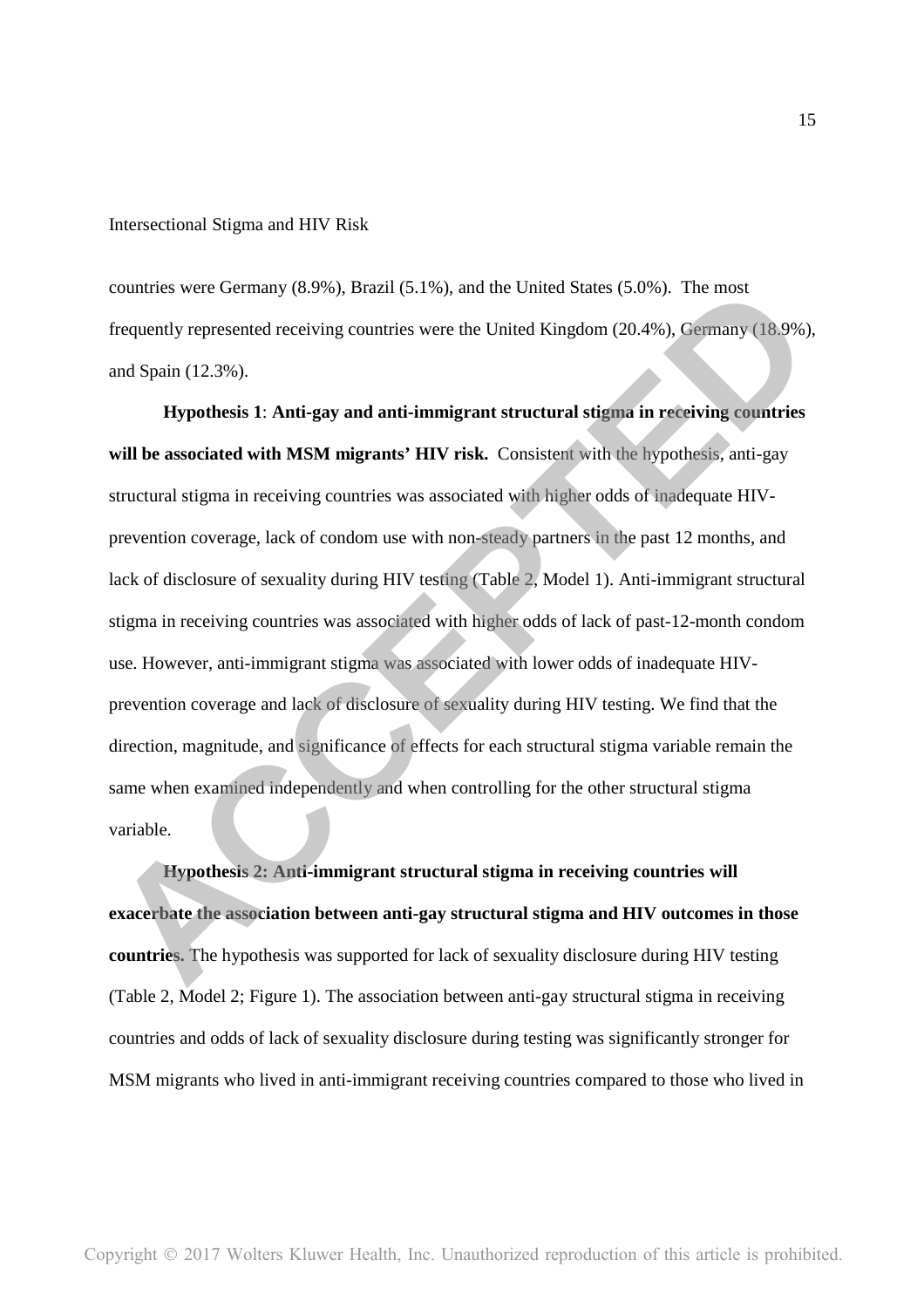immigrant-supportive countries. However, only in immigrant-supportive receiving countries was anti-gay stigma associated with reduced odds of HIV testing (Figure 1).

**Hypothesis 3: Anti-gay stigma in sending countries will be associated with MSM migrants' higher odds of lacking HIV-prevention service coverage, knowledge, and behavior.** Anti-gay stigma in MSM migrants' sending countries was associated with greater odds of inadequate HIV-prevention coverage, lack of HIV transmission knowledge, and lack of disclosure of sexuality during HIV testing, supporting the hypothesis (Table 2, Model 1).

**Hypothesis 4: MSM migrants from low-structural stigma sending countries will report HIV-prevention knowledge and behaviors regardless of anti-gay structural stigma in their receiving countries; this benefit will not extend to HIV-prevention service coverage.**  This hypothesis was supported for lack of condom use and lack of sexuality disclosure during testing (Table 2, Model 3). Specifically, we found a weaker association between receiving countries' anti-gay structural stigma and these outcomes for MSM migrants from gay-supportive, compared to anti-gay, sending countries (Figure 2). This protective association did not extend to HIV-prevention coverage and HIV testing. immigrant-supportive countries. However, only in immigrant-supportive receiving countries was anti-gay stigma associated with reduced odds of HIV testing (Figure 1).<br> **ACCEPTED** Hypothesis 3: Anti-gay stigma in sending cou

**Hypothesis 5: Associations between anti-immigrant structural stigma and HIV risk will be stronger for linguistic minority (vs. majority) MSM migrants.** This hypothesis was supported for inadequate HIV-prevention coverage and lack of sexuality disclosure during HIV testing (Table 2, Model 4). Namely, speaking a minority language in one's receiving country strengthened odds of these HIV-risk outcomes (Figure 3). The slope of the association between anti-immigrant structural stigma and inadequate HIV-prevention coverage for linguistic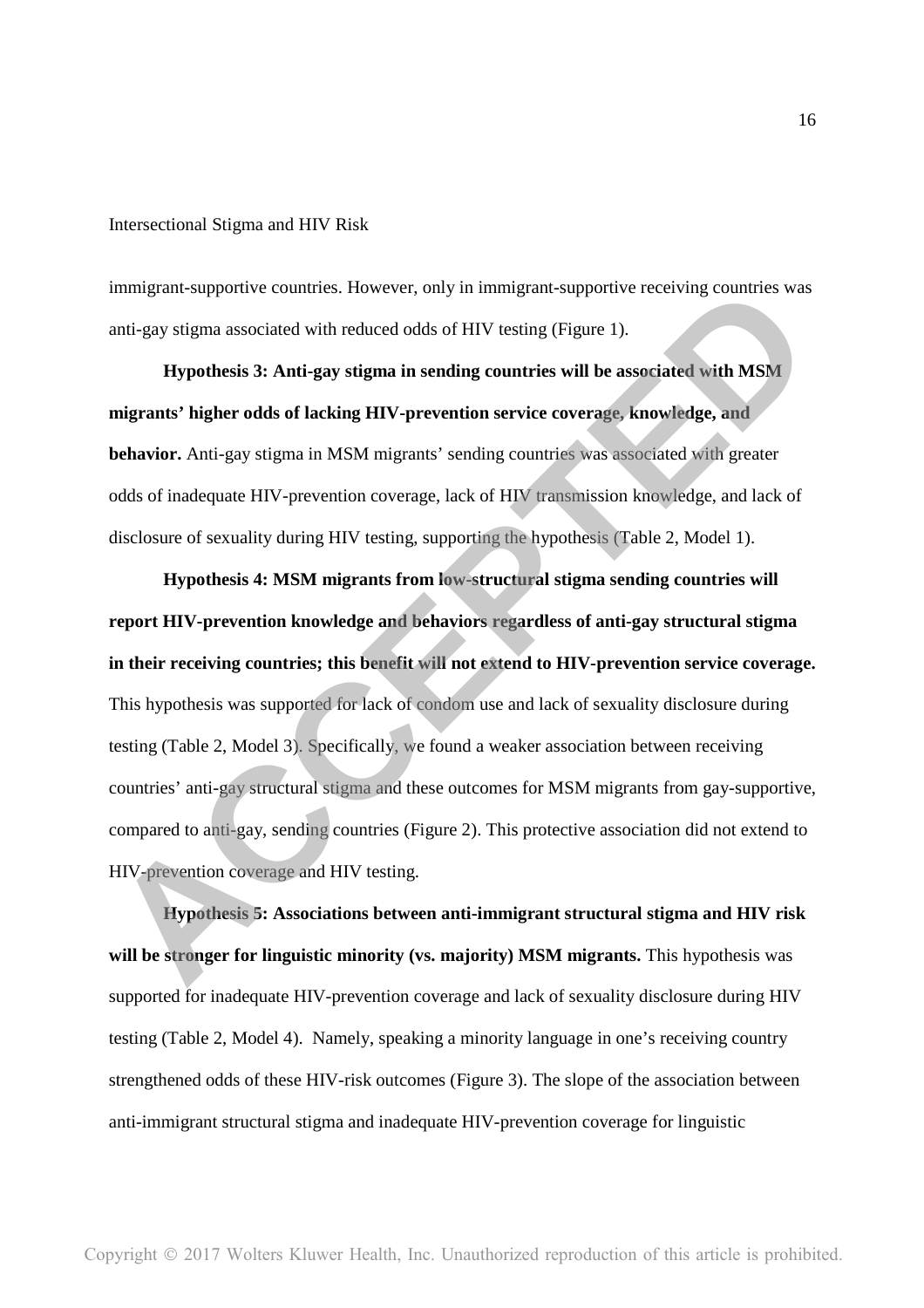minorities was not significant  $(b=0.03$  [SE=0.05],  $p=0.55$ ); in contrast, for linguistic majorities, the slope was negative and significant (*b=*-0.30, [SE=0.04], *p*<0.01). For lack of sexuality disclosure during testing, the slope was significant and negative for both linguistic minorities and majorities, although weaker for linguistic minorities, *b=*-0.12 [SE=0.04], *p*<0.01, versus *b=*- 0.48, [SE=0.05],  $p<0.01$ , respectively. Contrary to hypotheses, linguistic minorities were protected against lack of condom usage in high (vs. low) anti-immigrant receiving countries (Figure 3). For lack of condom usage, the slope for linguistic minorities was not significant (*b=*0.04 [SE=0.07], *p*=0.59) whereas the slope for linguistic majorities was significant (*b=*0.40,  $[SE=0.08]$ ,  $p<0.01$ ). minorities was not significant  $(b-0.03 \text{ [SE}-0.05], p-0.55)$ ; in contrast, for linguistic majorities,<br>the slope was negative and significant  $(b-0.30, \text{ [SE}-0.04], p<0.01)$ . For lack of sexuality<br>disclosure during testing, the s

**Hypothesis 6: Length of residence in receiving countries with higher levels of antigay and anti-immigrant structural stigma will be associated with greater odds of lacking HIV-prevention service coverage, knowledge, and behavior.** Length of receiving country residence was positively associated with both lack of HIV-transmission knowledge, especially in receiving countries with high anti-immigrant structural stigma (Table 2, Models 1 and 5), and lack of recent HIV testing, especially in receiving countries with high anti-immigrant and antigay structural stigma (Table 2, Models 1, 5, and 6; Figure 4).

#### **Discussion**

This study examines structural correlates of HIV prevention in a large sample of MSM migrants. Results largely support our hypotheses that structural stigma toward sexual minorities and immigrants would be associated with MSM migrants' lack of HIV-prevention service coverage, HIV-transmission knowledge, and precautionary behaviors. This study is also the first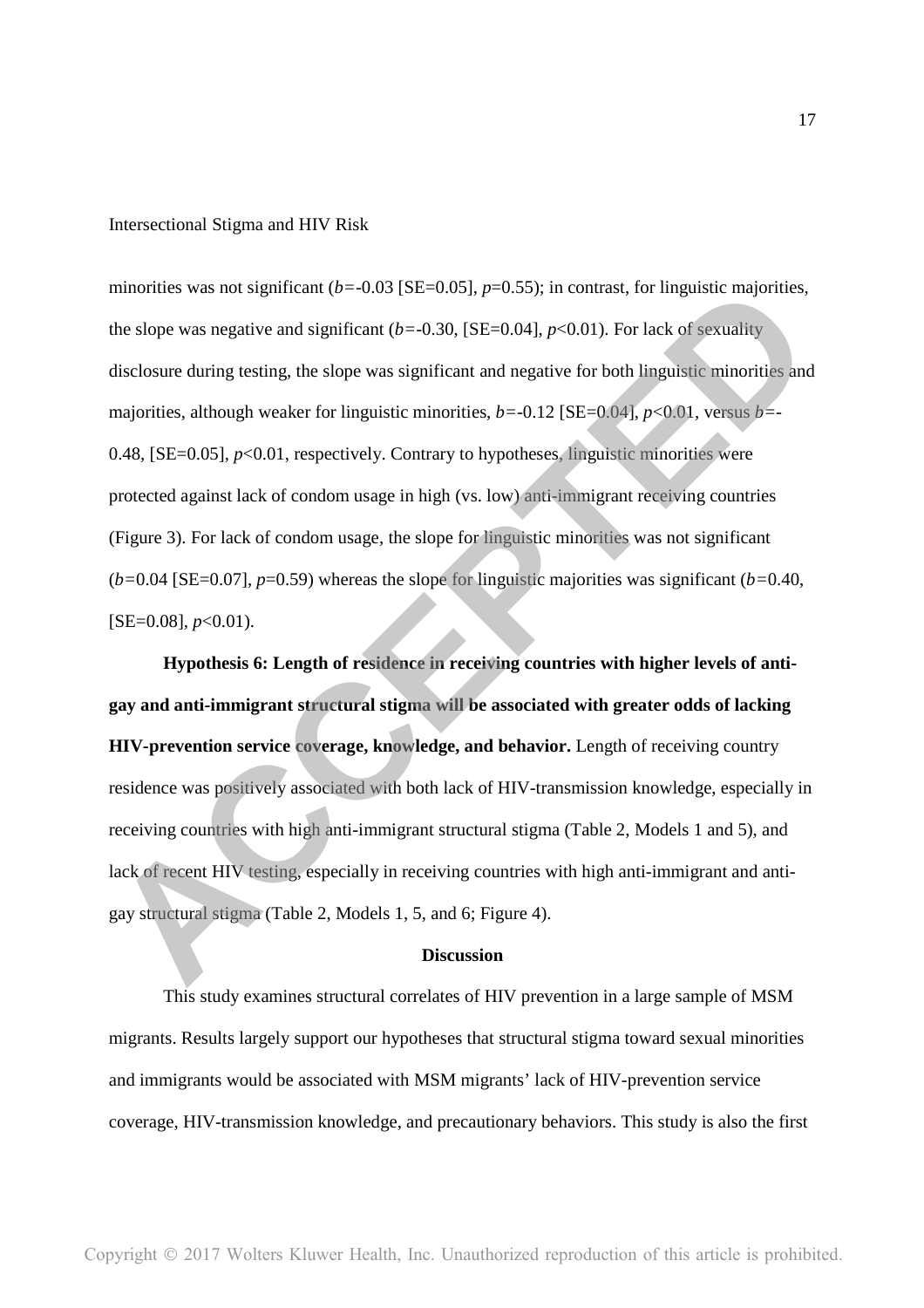to our knowledge to find that anti-gay structural stigma in migrants' sending countries might continue to impact MSM migrants' HIV prevention upon arrival in a new country. While antiimmigrant structural stigma was unexpectedly associated with greater HIV-prevention service coverage and testing-related sexuality disclosure, this protective association was largely limited to migrants who spoke the language of their receiving country, perhaps suggesting that these migrants were viewed as citizens and therefore less exposed to immigration-related stigma. Newly-arrived MSM migrants displayed greater HIV-prevention knowledge and behaviors than those who had lived in the country longer, especially in anti-gay and anti-immigrant receiving countries. to our knowledge to find that anti-gay structural stigma in migrants' sending countries might<br>continue to impact MSM migrants' HIV prevention upon arrival in a new country. While aiti-<br>immigrant structural stigma was unexp

These results help build a structural theory of MSM migrant health risk informed by research on life-course determinants of health, $12$  migrant acculturation, $15$  intersectionality, $11$  and structural stigma.<sup>21</sup> In an increasingly mobile global population, life-course exposure to structural stigma is not a static phenomenon. Extending life-course research on early adverse structural exposures and ill health, $12$  this study demonstrates that prior exposure to structural stigma might continue to adversely influence health in new national contexts. We also find evidence suggesting that the greater length of exposure to structurally stigmatizing receiving environments might undermine MSM migrants' HIV-prevention knowledge and precautionary behaviors, paralleling previous findings on the impact of length of exposure to new national contexts on other health-risk outcomes among other migrant populations.<sup>22</sup> These intriguing findings require replication using longitudinal designs. Our findings are also the first, to our knowledge, to reflect the fact that distinct forms of structural stigma might simultaneously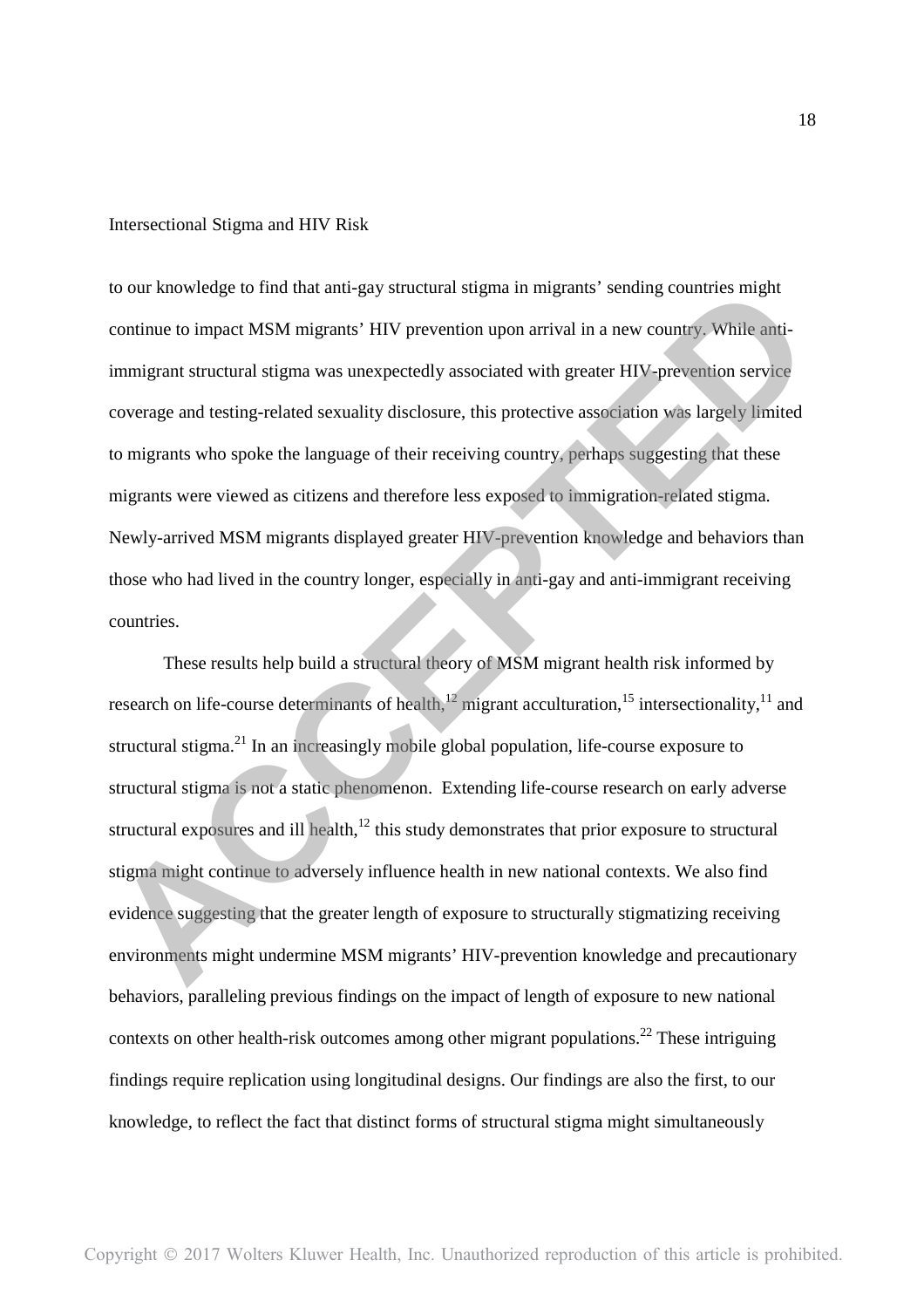impact intersectional populations, in this case, individuals who are both sexual minorities and immigrants. In so doing, we extend intersectionality research by measuring and statistically modeling structural sources of inequality that affect individuals with intersectional identities (rather than examining interactions between demographic characteristics associated with these groups, as characterizes most prior work). $^{11}$ 

Results largely suggest that exposure to structural stigma might interfere with HIV prevention, especially when exposures are longer in duration and more directly experienced, as measured by linguistic minority status. However, a few significant associations involving linguistic status and anti-immigrant structural stigma contradicted hypotheses, with implications for understanding the relevance of MSM migrants' acculturation for HIV prevention. For instance, our finding that linguistic minority migrants, compared to linguistic majority migrants, were more likely to use condoms in anti-immigrant contexts contradicts previous research showing only adverse health correlates of structural stigma.<sup>8</sup> Perhaps MSM migrants in antiimmigrant contexts also perceive less familiarity between themselves and their new local MSM peers, thereby driving protective behaviors.<sup>23</sup> Similarly, perhaps the sex partners of linguistic minority migrants in anti-immigrant countries are more insistent on condom usage, as a function of anti-immigrant beliefs that associate migrants with risk. The unexpected protective role of anti-immigrant structural stigma against lack of HIV prevention coverage and sexuality disclosure during testing was largely limited to linguistic majorities, suggesting that prevention knowledge acquisition and comfort with healthcare providers might only extend to those who are most fluent in their receiving country's language, perhaps an indicator of acculturation.<sup>24</sup> impact intersectional populations, in this case, individuals who are both sexual minorities and<br>immigrants. In so doing, we extend intersectionality research by measuring and statistically<br>modeling structural sources of in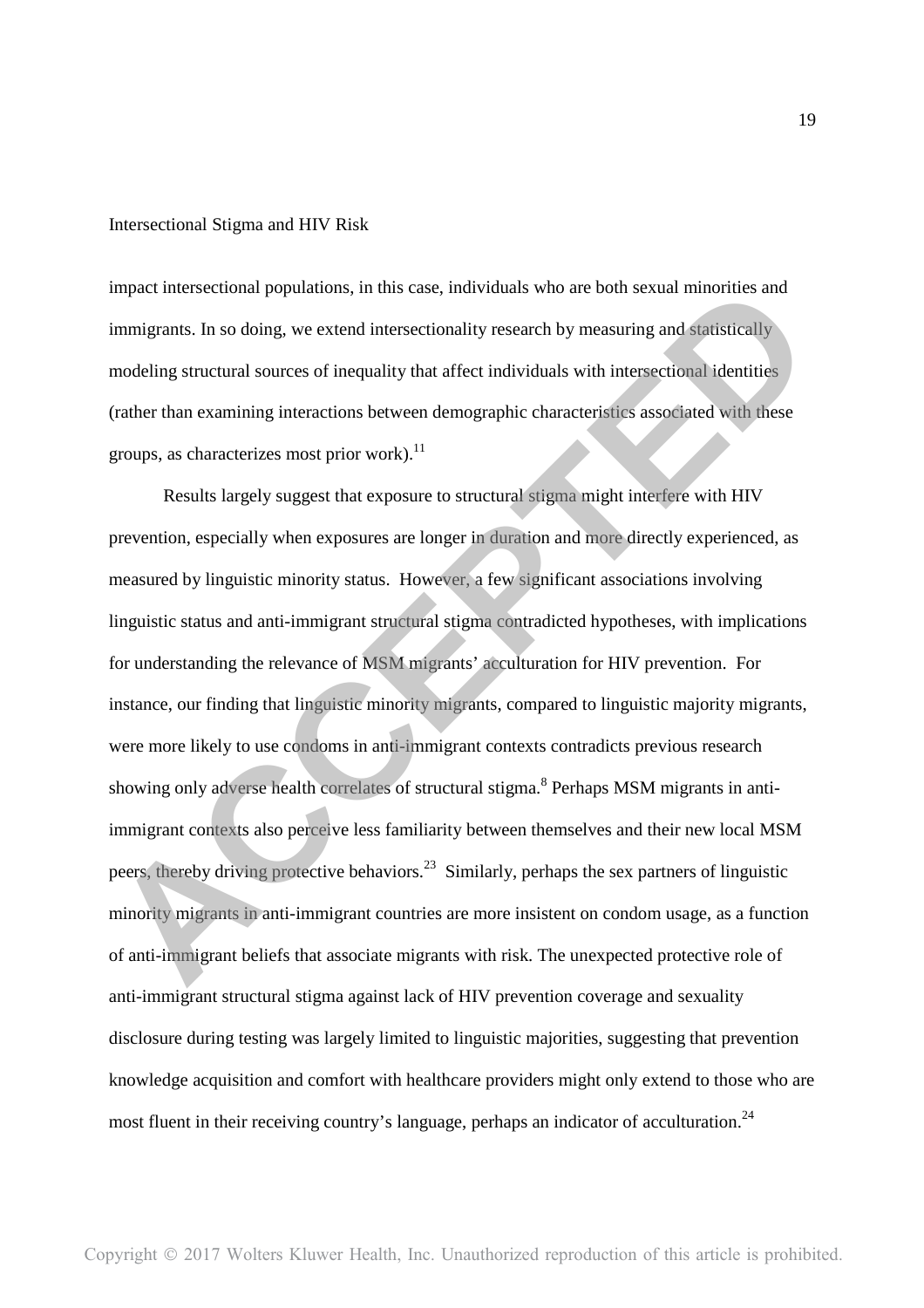While this study has several notable strengths (e.g., diverse sample of MSM migrants from 181 countries, objective measures of structural stigma), study results should be considered against several limitations. First, the EMIS did not assess important features of migration, including reasons for migrating, degree of connection with one's sending country, religiosity, and the process of adaptation, all of which are important to a comprehensive understanding of migrant health.<sup>3,25,26</sup> Further, the mechanisms linking structural stigma to MSM's HIV risks remain largely unknown, although emerging research suggests MSM living in more homonegative countries report more sexual orientation concealment, which predicts some HIVrelated risks.<sup>2</sup> Future research might explore additional mechanisms linking early and current structural stigma to HIV-prevention outcomes, including learned behavioral responses to stress, lack of access to HIV-prevention knowledge during sensitive developmental stages, and perceptions of stigma in healthcare and other more proximal institutions.<sup>12</sup> While this study has several notable strengths (e.g., diverse sample of MSM migrants<br>from 181 countries, objective measures of structural stigma), study results should be considered<br>against several limitations. First, the

Second, due to data availability, we were limited to an index of current legislation affecting sexual minorities (coded in 2016) as our main sending-country predictor, which in some instances may not have precisely reflected previous levels of structural stigma in that country. However, this decision is supported by evidence that other forms of structural stigma remain relatively stable over time and that countries' relative positions on our index are unlikely to have shifted substantially.<sup>27</sup> Third, we used a measure of anti-immigrant attitudes to capture structural variation in anti-immigrant stigma across receiving countries, whereas we used legislation to represent anti-gay structural stigma, because population-based studies of attitudes toward sexual minorities do not exist for all countries. However, the fact that anti-gay legislation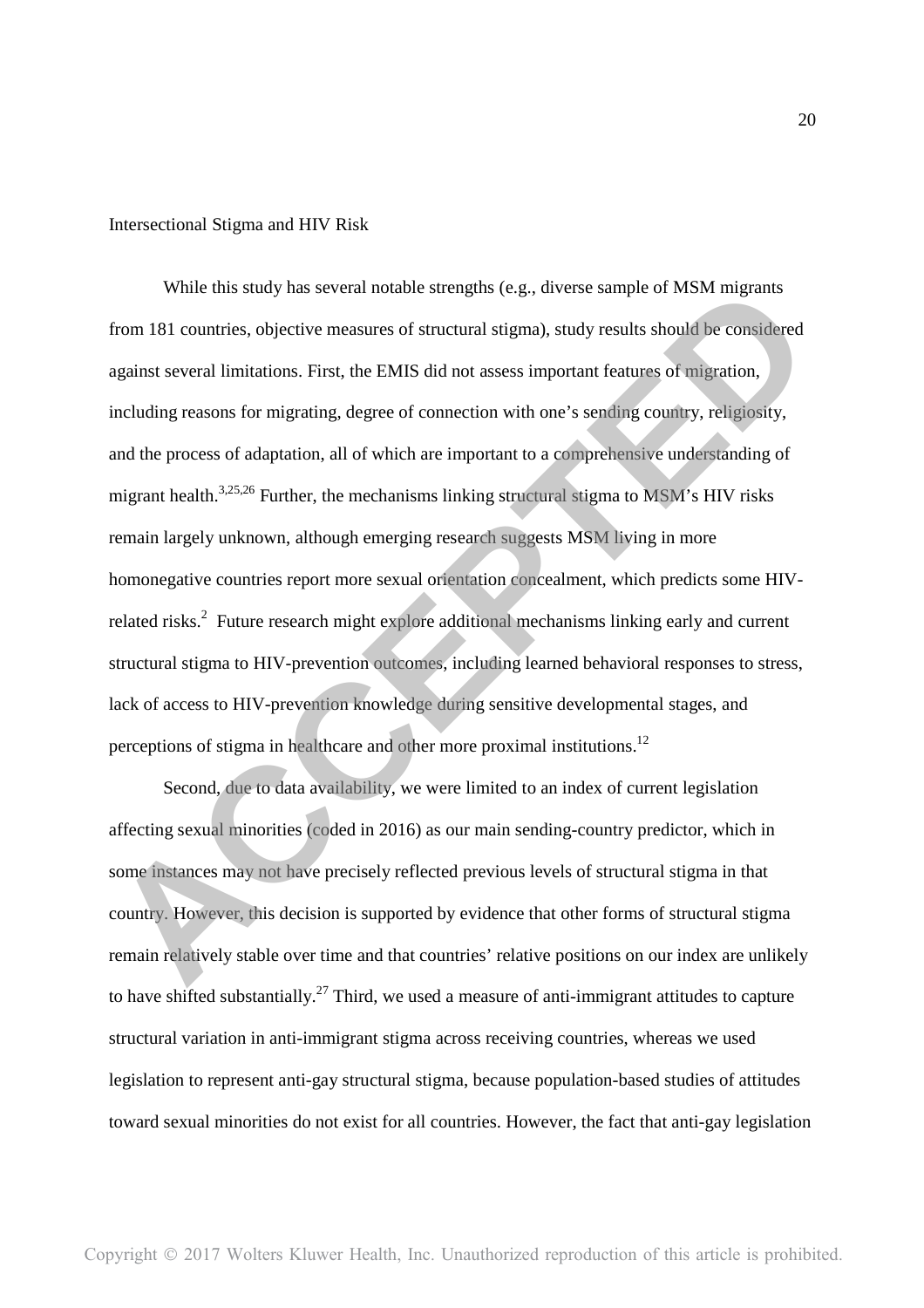in Europe is strongly correlated with anti-gay attitudes in those countries<sup>2</sup> strengthens the validity of our measurement approach. Fourth, because we only examined national forms of structural stigma, future research should consider the role of local laws that might reinforce or protect against structural stigma at the country level. Finally, while half (50%) of the examined associations were significant, when using a more conservative correction for multiple analyses (i.e.,  $p < .001$ ), this proportion is reduced to 30%. Yet, given that structural stigma operates at the population level with wide reach, even weak associations can be argued to be important for population health.

The results of this study suggest that structural forms of stigma toward sexual minorities and immigrants may be important risk factors for adverse HIV outcomes among MSM migrants. While HIV-prevention behavioral interventions have demonstrated modest efficacy,<sup>28</sup> findings of the present study also call for developing and evaluating interventions that address structural drivers of the HIV epidemic in order to maximize equitable intervention coverage and efficacy.<sup>29</sup> MSM migrants in unwelcoming societies might be particularly vulnerable to structural disadvantage given that they may not possess the political, social, or economic status necessary to access health-promoting resources and affect societal change.<sup>30</sup> However, by modifying the structural contexts surrounding MSM migrants through legislation (e.g., enacting laws that recognize the equality of sexual minorities; enacting legal protections against discrimination based on sexual orientation or immigrant status), countries may ensure more equitable access to health-promotion interventions among MSM migrants. Given that these structural changes can be protracted, these findings suggest that in the meantime, recent migration, especially to and in Europe is strongly correlated with anti-gay attitudes in those countries' strengthens the<br>validity of our measurement approach. Fourth, because we only examined national forms of<br>structural stigma, future research shou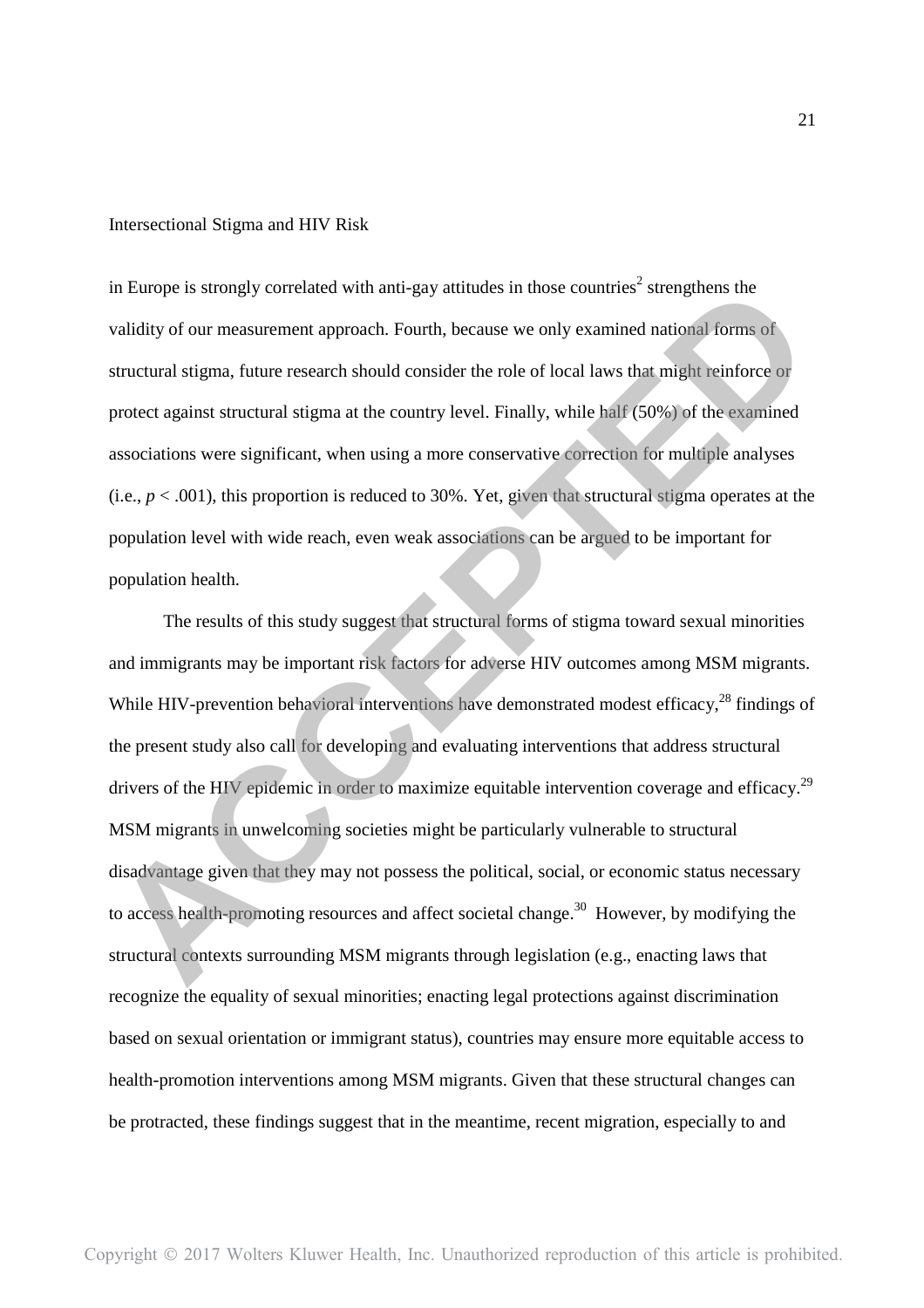from stigmatizing countries, represents an important window of opportunity during which local

public health authorities can deliver HIV prevention resources to curb the spread of the HIV

epidemic in the increasingly mobile global population.

# **References**

- 1. Beyrer C, Baral SD, van Griensven F, et al. Global epidemiology of HIV infection in men who have sex with men. *Lancet.* 2012;380(9839):367-377.
- 2. Pachankis JE, Hatzenbuehler ML, Hickson F, et al. Hidden from health: structural stigma, sexual orientation concealment, and HIV across 38 countries in the European MSM Internet Survey. *Aids.* 2015;29(10):1239-1246.
- 3. World Health Organization. *Health of migrants: The way forward Report of a global consultation, Madrid, Spain.* Geneva: World Health Organization; March 3-5, 2010 2010.
- 4. Bruce D, Harper GW, Adolescent Medicine Trials Network for HIVAI. Operating without a safety net: gay male adolescents and emerging adults' experiences of marginalization and migration, and implications for theory of syndemic production of health disparities. *Health Educ Behav.* 2011;38(4):367-378. Irom stigmatizing countries, represents an important window of opportunity during which local<br>public health authorities can deliver HIV prevention resources to curb the spread of the HIV<br>epidemic in the increasingly mobile
- 5. Pachankis JE, Eldahan AI, Golub SA. New to New York: Ecological and Psychological Predictors of Health Among Recently Arrived Young Adult Gay and Bisexual Urban Migrants. *Ann Behav Med.* 2016;50(5):692-703.
- 6. Lewis NM, Wilson K. HIV risk behaviours among immigrant and ethnic minority gay and bisexual men in North American and Europe: A systematic review. *Soc Sci Med.*  2017;179:115-128.
- 7. Blondell SJ, Kitter B, Griffin MP, Durham J. Barriers and Facilitators to HIV Testing in Migrants in High-Income Countries: A Systematic Review. *Aids Behav.* 2015;19(11):2012- 2024.
- 8. Hatzenbuehler ML, McLaughlin KA, Keyes KM, Hasin DS. The Impact of Institutional Discrimination on Psychiatric Disorders in Lesbian, Gay, and Bisexual Populations: A Prospective Study. *Am J Public Health.* 2010;100(3):452-459.
- 9. Salas LM, Ayon C, Gurrola M. Estamos Traumados: The Effect of Anti-Immigrant Sentiment and Policies on the Mental Health of Mexican Immigrant Families. *J Community Psychol.* 2013;41(8):1005-1020.
- 10. Bränström R, Hatzenbuehler ML, Pachankis JE, Link BG. Sexual Orientation Disparities in Preventable Disease: A Fundamental Cause Perspective. *Am J Public Health.*  2016;106(6):1109-1115.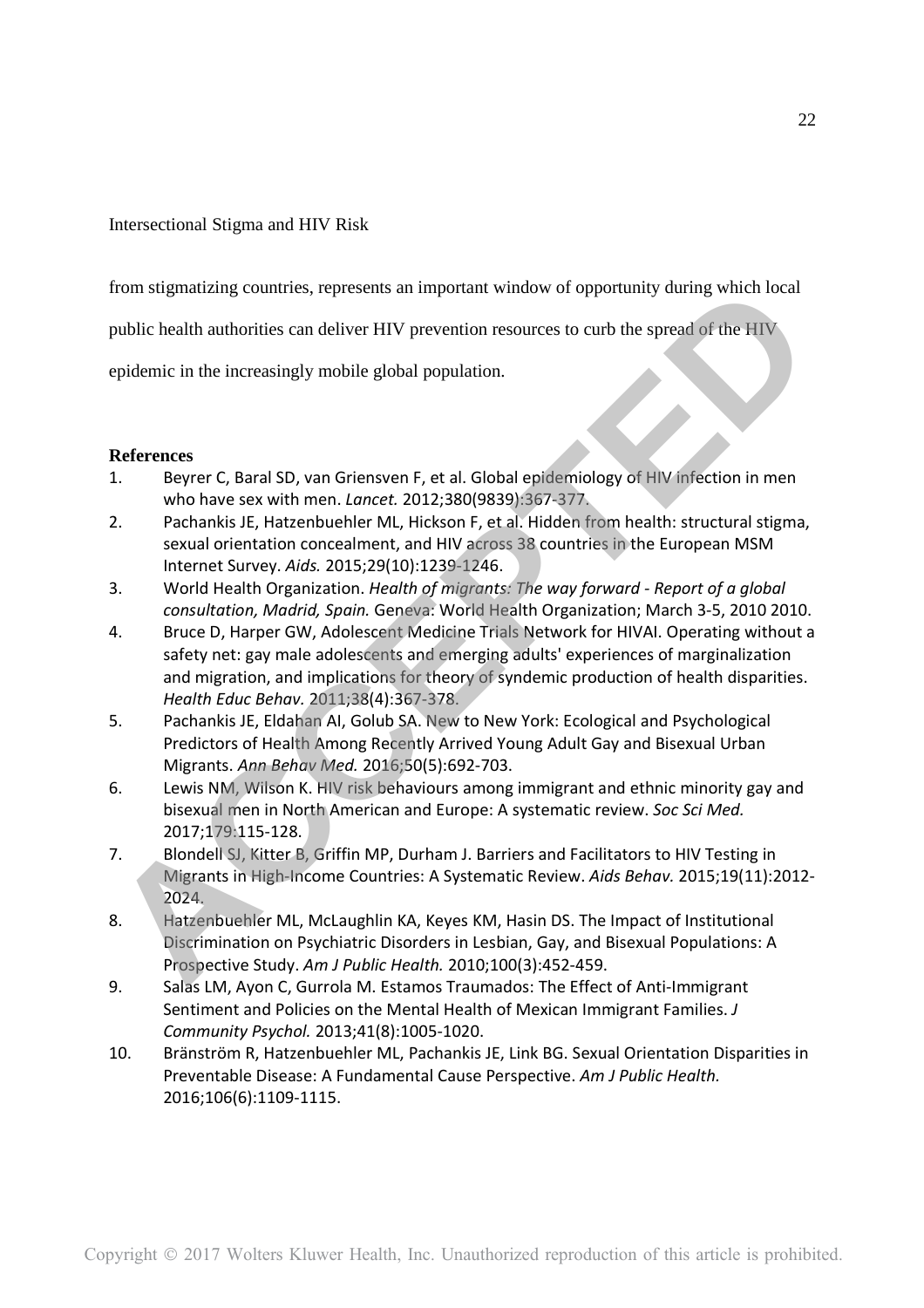- 11. Bauer GR. Incorporating intersectionality theory into population health research methodology: Challenges and the potential to advance health equity. *Soc Sci Med.*  2014;110:10-17.
- 12. Pollitt RA, Rose KM, Kaufman JS. Evaluating the evidence for models of life course socioeconomic factors and cardiovascular outcomes: a systematic review. *Bmc Public Health.* 2005;5.
- 13. Miller GE, Chen E, Fok AK, et al. Low early-life social class leaves a biological residue manifested by decreased glucocorticoid and increased proinflammatory signaling. *P Natl Acad Sci USA.* 2009;106(34):14716-14721.
- 14. Bouton ME. Context and behavioral processes in extinction. *Learning & Memory.*  2004;11(5):485-494.
- 15. Viruell-Fuentes EA, Miranda PY, Abdulrahim S. More than culture: Structural racism, intersectionality theory, and immigrant health. *Soc Sci Med.* 2012;75(12):2099-2106.
- 16. Abraido-Lanza AF, Dohrenwend BP, Ng-Mak DS, Turner JB. The Latino mortality paradox: a test of the "salmon bias" and healthy migrant hypotheses. *Am J Public Health.*  1999;89(10):1543-1548.
- 17. Gee GC, Walsemann KM, Brondolo E. A Life Course Perspective on How Racism May Be Related to Health Inequities. *Am J Public Health.* 2012;102(5):967-974.
- 18. International Lesbian G, Bisexual, Trans, and Intersex Association,,. Sexual Orientation Laws in the World. 2016; http://ilga.org/downloads/03\_ILGA\_WorldMap\_ENGLISH\_Overview\_May2016.pdf. Accessed February 3, 2017. 2014;110:10-17.<br>
2014 Politic RA, Rose KM, Kaufman IS. Evaluating the evidence for models of life course<br>
socioeconomic factors and cardiovascular outcomes: a systematic review. *Bmc Public*<br>
Herelth, 2005:5.<br>
13. Miller G
- 19. Weatherburn P, Schmidt AJ, Hickson F, et al. The European Men-Who-Have-Sex-With-Men Internet Survey (EMIS): Design and Methods. *Sex Res Soc Policy.* 2013;10(4):243- 257.
- 20. The EMIS Network. *EMIS 2010: the European men-who-have-sex-with-men internet survey. Findings from 38 countries.* Stockholm: European Centre for Disease Prevention and Control;2013, http://www.emis-project.eu/.
- 21. Hatzenbuehler ML, Link BG. Introduction to the special issue on structural stigma and health. *Soc Sci Med.* 2014;103:1-6.
- 22. Urquia ML, O'Campo PJ, Heaman MI. Revisiting the immigrant paradox in reproductive health: The roles of duration of residence and ethnicity. *Soc Sci Med.* 2012;74(10):1610- 1621.
- 23. Newcomb ME, Mustanski B. Racial Differences in Same-Race Partnering and the Effects of Sexual Partnership Characteristics on HIV Risk in MSM: A Prospective Sexual Diary Study. *Jaids-J Acq Imm Def.* 2013;62(3):329-333.
- 24. Berry JW. Immigration, acculturation, and adaptation. *Appl Psychol-Int Rev.*  1997;46(1):5-34.
- 25. Acevedo-Garcia D, Sanchez-Vaznaugh EV, Viruell-Fuentes EA, Almeida J. Integrating social epidemiology into immigrant health research: A cross-national framework. *Soc Sci Med.* 2012;75(12):2060-2068.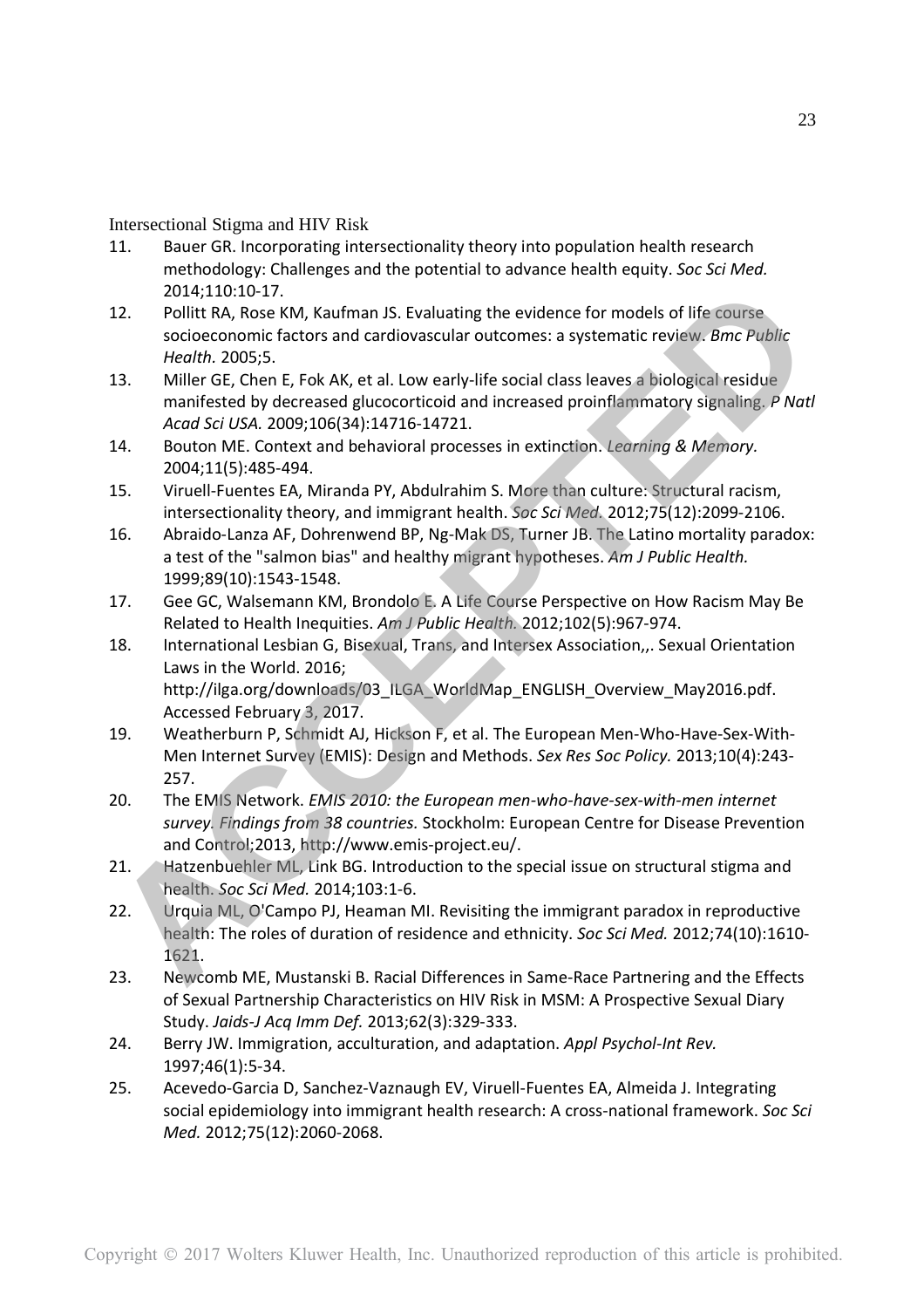- 26. Ruiz Y, Guilamo-Ramos V, McCarthy K, Munoz-Laboy MA, Lopez MDR. Exploring Migratory Dynamics on HIV Transmission: The Case of Mexicans in New York City and Puebla, Mexico. *Am J Public Health.* 2014;104(6):1036-1044.
- 27. McKetta S, Hatzenbuehler M, Pratt C, et al. Does Social Selection Explain the Association between State-Level Racial Animus and Racial Disparities in Self-Rated Health in the United States? New York, NY: Columbia University; 2017.
- 28. Higa DH, Crepaz N, Marshall KJ, et al. A Systematic Review to Identify Challenges of Demonstrating Efficacy of HIV Behavioral Interventions for Gay, Bisexual, and Other Men Who Have Sex with Men (MSM). *Aids Behav.* 2013;17(4):1231-1244. Publish *Mexico*. *Am F Publish Health.* 2014;100(6):1035-1044.<br>
22. McKelta S, Hatzenbuehler M, Pratt C, et al. Does Social Selection Explain flie Association<br>
between State Level Racial Animus and Racial Disparities in S
- 29. Amon JJ. The political epidemiology of HIV. *J Int Aids Soc.* 2014;17.
- 30. Hernando V, Alvarez-del Arco D, Alejos B, et al. HIV Infection in Migrant Populations in the European Union and European Economic Area in 2007-2012: An Epidemic on the Move. *Jaids-J Acq Imm Def.* 2015;70(2):204-211.

Figure 1. Interaction between anti-gay stigma and anti-immigrant stigma in MSM migrants' receiving countries predicts lack of sexuality disclosure during HIV testing and lack of HIV testing (past 12 months).

Figure 2. Weaker association between receiving countries' anti-gay stigma and lack of condom use (past 12 months) for MSM migrants from gay-supportive, compared to anti-gay, sending countries.

Figure 3. Association between anti-immigrant structural stigma and odds of not disclosing sexuality during testing and lack of condom usage as moderated by linguistic status.

Figure 4. Length of receiving country residence is positively associated with lack of HIVtransmission knowledge and recent HIV testing, especially in receiving countries with high anti-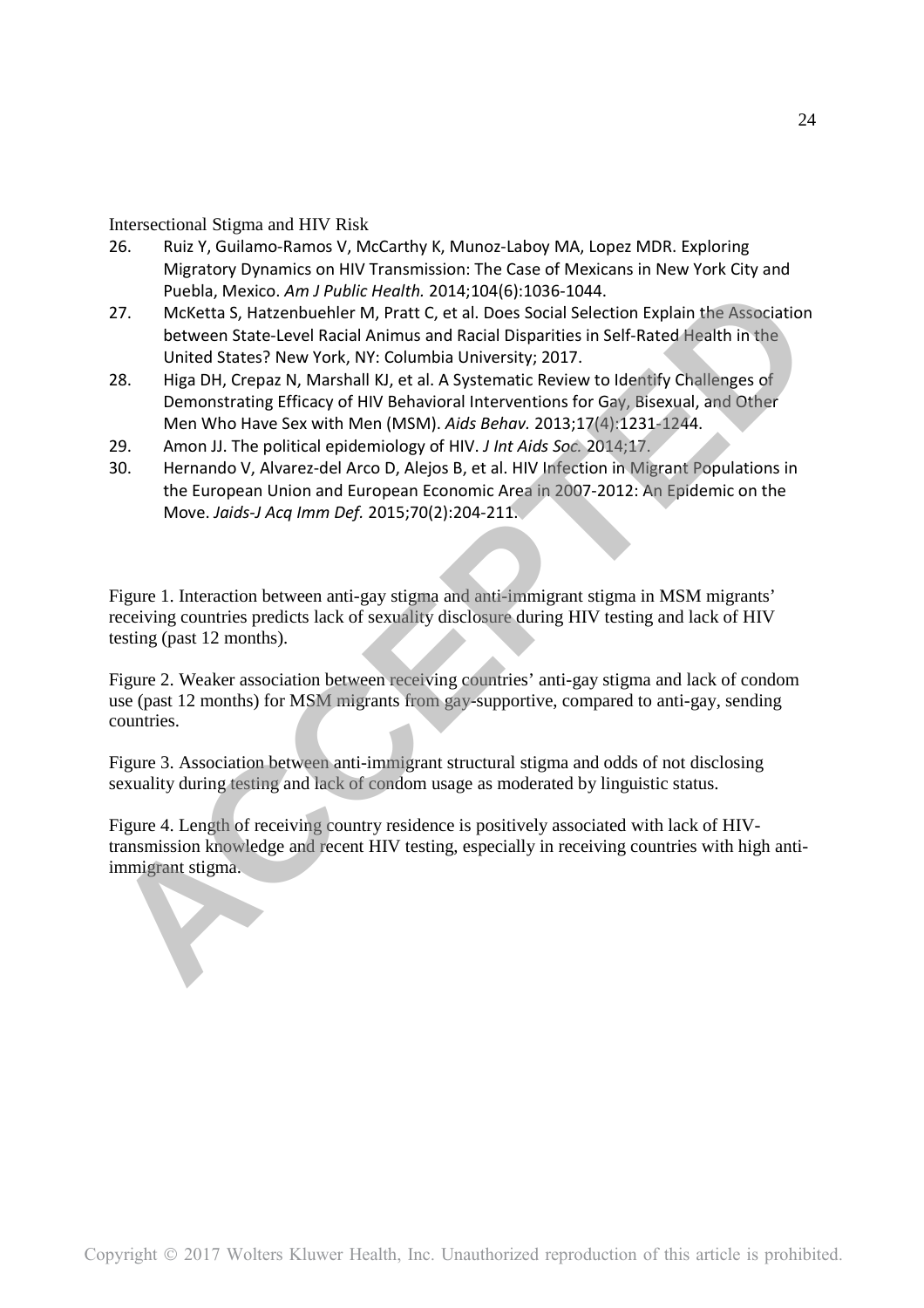| <b>Demographic Characteristics</b>  | $\boldsymbol{n}$ | $\frac{0}{0}$ |                                                                                                                                                            | $\boldsymbol{n}$ | $\frac{0}{0}$ |
|-------------------------------------|------------------|---------------|------------------------------------------------------------------------------------------------------------------------------------------------------------|------------------|---------------|
| Relationship status                 |                  |               | WHO Region of sending country <sup>c</sup>                                                                                                                 |                  |               |
| Single                              | 10,830           | 46.3          | Africa (excl. Algeria)                                                                                                                                     | 974              | 4.2           |
| Steady relationship                 | 12,494           | 53.5          | Americas: Canada, USA                                                                                                                                      | 1,411            | 6.0           |
| <b>Employment status</b>            |                  |               | Americas: Latin America & Caribbean                                                                                                                        | 3,806            | 16.3          |
| Employed/student/retired/sick leave | 21,922           | 93.8          | Eastern Mediterranean (incl. Algeria)                                                                                                                      | 597              | 2.6           |
| Unemployed                          | 1,449            | 6.2           | Europe                                                                                                                                                     | 15,129           | 64.7          |
| Education (ISCED levels $b$ )       |                  |               | South-East Asia                                                                                                                                            | 412              | 1.8           |
| Low (ISCED $1,2$ )                  | 1,299            | 5.6           | Western Pacific: Australia and NZ                                                                                                                          | 425              | 1.8           |
| Mid (ISCED 3,4)                     | 6,511            | 27.9          | Western Pacific: all other countries                                                                                                                       | 617              | 2.6           |
| High (ISCED $5,6$ )                 | 15,400           | 65.9          | <b>Linguistic Status</b>                                                                                                                                   |                  |               |
| <b>Settlement Size</b>              |                  |               | Majority                                                                                                                                                   | 14,636           | 62.6          |
| $\geq$ 1 million                    | 10,304           | 44.1          | Minority                                                                                                                                                   | 8,657            | 37.0          |
| 500,000-999,999                     | 3,593            | 15.4          |                                                                                                                                                            |                  |               |
| 100,000-499,999                     | 4,416            | 18.9          |                                                                                                                                                            | <b>Mean</b>      | SD            |
| 10,000-99,999                       | 2,868            | 12.3          | Age                                                                                                                                                        | 34.55            | 10.59         |
| $<$ 10,000                          | 1,623            | 6.9           |                                                                                                                                                            | Median $=$ 33    |               |
| HIV diagnosis                       |                  |               | Length of receiving country residence                                                                                                                      | 12.77            | 11.56         |
| Diagnosed positive                  | 2,324            | 9.9           |                                                                                                                                                            | Median $= 9$     |               |
| Last test negative or untested      | 20,910           | 89.5          |                                                                                                                                                            |                  |               |
|                                     |                  |               | <sup>a</sup> Percentages may not equal 100 due to missing data. <sup>b</sup> ISCED: 1997 International Standardized Classification of Educational Degrees. |                  |               |
| World Health Organization           |                  |               |                                                                                                                                                            |                  |               |

Table 1. Characteristics of Study Respondents in the European MSM Internet Survey ( $N = 23,371$ )<sup>a</sup>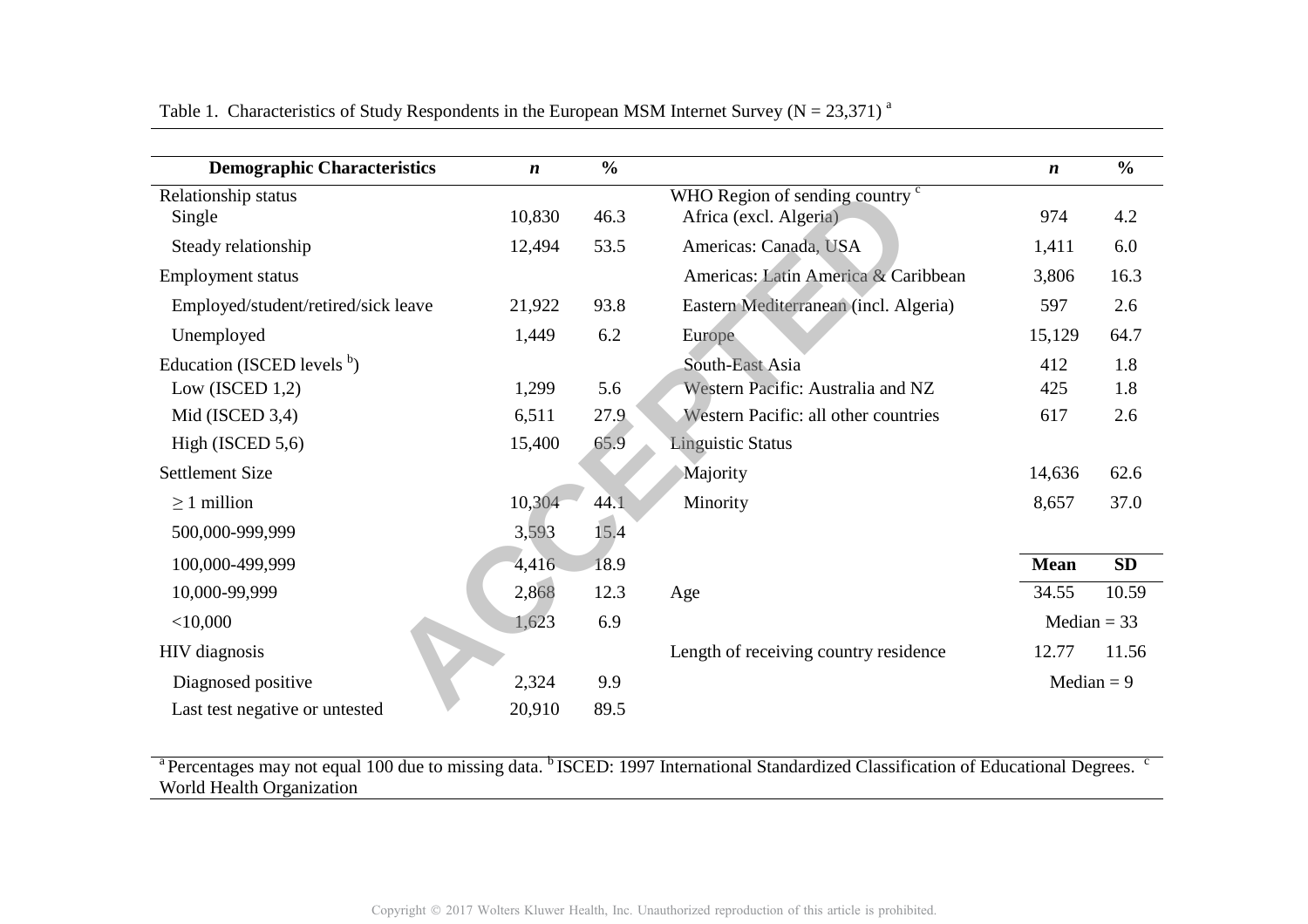|                                             | Inadequate HIV<br>service coverage<br>$n = 22,270$ |       | Lack of HIV<br>transmission<br>knowledge<br>$n = 22,263$ |        |           | No HIV test<br>result $(12 \text{ mo.})$<br>$n = 20,651$ |           | Condoms<br>never/seldom<br>(non-steady 12-<br>mo. partners)<br>$n = 14,284$ |           | No disclosure of<br>sexuality when<br>testing<br>$n = 17,687$ |  |  |  |
|---------------------------------------------|----------------------------------------------------|-------|----------------------------------------------------------|--------|-----------|----------------------------------------------------------|-----------|-----------------------------------------------------------------------------|-----------|---------------------------------------------------------------|--|--|--|
|                                             |                                                    |       |                                                          |        |           |                                                          |           |                                                                             |           |                                                               |  |  |  |
|                                             |                                                    |       |                                                          |        |           |                                                          |           |                                                                             |           |                                                               |  |  |  |
|                                             |                                                    | 95%   |                                                          | 95%    |           | 95%                                                      |           | 95%                                                                         |           | 95%                                                           |  |  |  |
|                                             | aOR                                                | CI    | aOR                                                      | CI     | aOR       | <b>CI</b>                                                | aOR       | <b>CI</b>                                                                   | aOR       | CI                                                            |  |  |  |
| Model 1                                     |                                                    |       |                                                          |        |           |                                                          |           |                                                                             |           |                                                               |  |  |  |
| Anti-gay stigma (receiving country)         |                                                    | 1.14, |                                                          | .98,   |           | .98,                                                     |           | 1.10,                                                                       |           | 1.35,                                                         |  |  |  |
|                                             | 1.19***                                            | 1.24  | 1.02                                                     | 1.06   | 1.02      | 1.06                                                     | $1.19***$ | 1.28                                                                        | $1.42***$ | 1.49                                                          |  |  |  |
| Anti-immigrant stigma (receiving country)   |                                                    | .78,  |                                                          | .93,   |           | .99,                                                     |           | 1.12,                                                                       |           | .67,                                                          |  |  |  |
|                                             | $.84***$                                           | .90   | .99                                                      | 1.05   | 1.06      | 1.12                                                     | $1.26***$ | 1.43                                                                        | $.72***$  | .78                                                           |  |  |  |
|                                             |                                                    | 1.03, |                                                          | 1.04,  |           | .99,                                                     |           | .97,                                                                        |           | 1.03,                                                         |  |  |  |
| Anti-gay stigma (sending country)           | $1.06***$                                          | 1.08  | $1.06***$                                                | 1.08   | 1.01      | 1.03                                                     | 1.01      | 1.05                                                                        | $1.06**$  | 1.08                                                          |  |  |  |
|                                             |                                                    | 1.02, |                                                          | 1.04,  |           | 1.11,                                                    |           | .84,                                                                        |           | 1.13,                                                         |  |  |  |
| Linguistic minority                         | $1.11*$                                            | 1.20  | $1.12**$                                                 | 1.20   | 1.19***   | 1.28                                                     | .98       | 1.15                                                                        | $1.23***$ | 1.35                                                          |  |  |  |
|                                             |                                                    | 1.00, |                                                          | 1.001, |           | 1.01,                                                    |           | 1.00,                                                                       |           | 1.00,                                                         |  |  |  |
| Duration of residence (receiving country)   | 1.00 <sub>1</sub>                                  | 1.01  | $1.004*$                                                 | 1.007  | $1.01***$ | 1.02                                                     | 1.01      | 1.01                                                                        | 1.00      | 1.01                                                          |  |  |  |
| Model $2^c$                                 |                                                    |       |                                                          |        |           |                                                          |           |                                                                             |           |                                                               |  |  |  |
| Anti-immigrant stigma (receiving country) * |                                                    | .99,  |                                                          | .97,   |           | .87,                                                     |           | .80,                                                                        |           | 1.09,                                                         |  |  |  |
| Anti-gay stigma (receiving country)         | 1.06                                               | 1.13  | 1.03                                                     | 1.10   | $.92**$   | .98                                                      | .92       | 1.05                                                                        | $1.18***$ | 1.28                                                          |  |  |  |
|                                             |                                                    |       | Model 3 <sup>c</sup>                                     |        |           |                                                          |           |                                                                             |           |                                                               |  |  |  |
| Anti-gay stigma (receiving country) * Anti- |                                                    | .99,  |                                                          | .98,   |           | .97,                                                     |           | 1.01,                                                                       |           | 1.004,                                                        |  |  |  |
| gay stigma (sending country)                | 1.00                                               | 1.02  | 1.00                                                     | 1.02   | .99       | 1.01                                                     | $1.04**$  | 1.08                                                                        | $1.03*$   | 1.05                                                          |  |  |  |
|                                             |                                                    |       | Model 4 $^{\rm c}$                                       |        |           |                                                          |           |                                                                             |           |                                                               |  |  |  |
| Anti-immigrant stigma (receiving country) * |                                                    | 1.17, |                                                          | .85,   |           | .81,                                                     |           | .56,                                                                        |           | 1.29,                                                         |  |  |  |
| Linguistic minority                         | $1.31***$                                          | 1.48  | .94                                                      | 1.04   | .90       | 1.00                                                     | $.70***$  | .87                                                                         | $1.45***$ | 1.64                                                          |  |  |  |
| Model $5^{\circ}$                           |                                                    |       |                                                          |        |           |                                                          |           |                                                                             |           |                                                               |  |  |  |
| Duration of residence * Anti-gay stigma     |                                                    | 1.00, |                                                          | 1.00,  |           | 1.001,                                                   |           | .99,                                                                        |           | 1.00,                                                         |  |  |  |
| (receiving country)                         | 1.00                                               | 1.00  | 1.002                                                    | 1.01   | $1.003*$  | 1.01                                                     | 1.00      | 1.00                                                                        | 1.004     | 1.01                                                          |  |  |  |
|                                             |                                                    |       | Model 6 $\degree$                                        |        |           |                                                          |           |                                                                             |           |                                                               |  |  |  |
| Duration of residence * Anti-immigrant      |                                                    | 1.00, |                                                          | 1.001, |           | 1.001,                                                   |           | 1.00,                                                                       |           | .99,                                                          |  |  |  |
| stigma (receiving country)                  | 1.00                                               | 1.01  | $1.01*$                                                  | 1.01   | $1.005*$  | 1.01                                                     | 1.01      | 1.01                                                                        | 1.00      | 1.00                                                          |  |  |  |

Countries among MSM Migrants in Europe a, b **Table 2.** Odds of HIV-Prevention Service Coverage, Knowledge, and Behavior by Anti-gay and Anti-Immigrant Structural Stigma in Sending and Receiving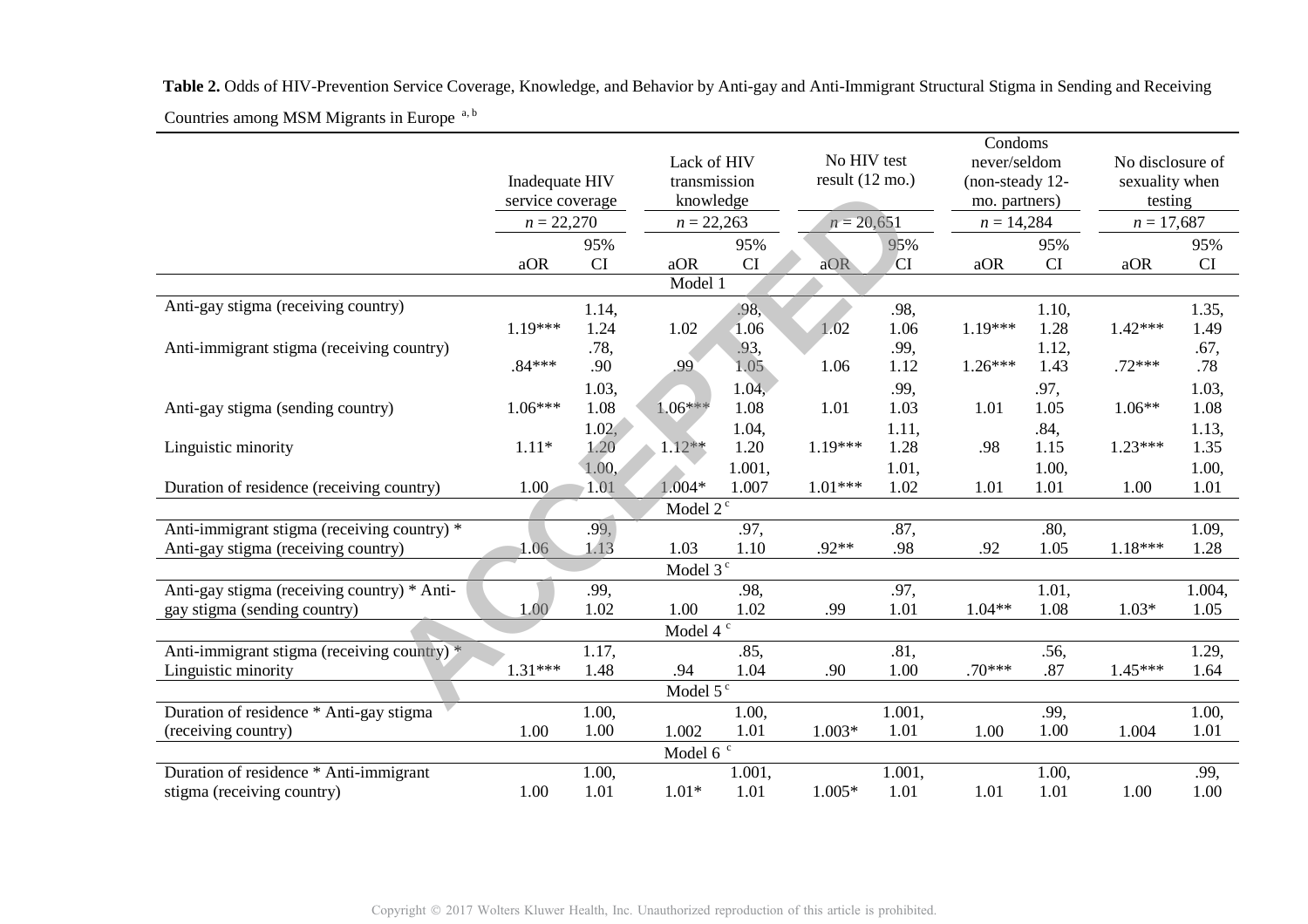\*  $p \leq .05$ , \*\*  $p \leq .01$ , \*\*\*  $p \leq .001$ ; <sup>a</sup> All models adjusted for age, relationship status, employment status, education, settlement size, HIV status, Gini index of sending and receiving country. <sup>b</sup> All continuous p Model 1 predictors.

**ACCEPTED**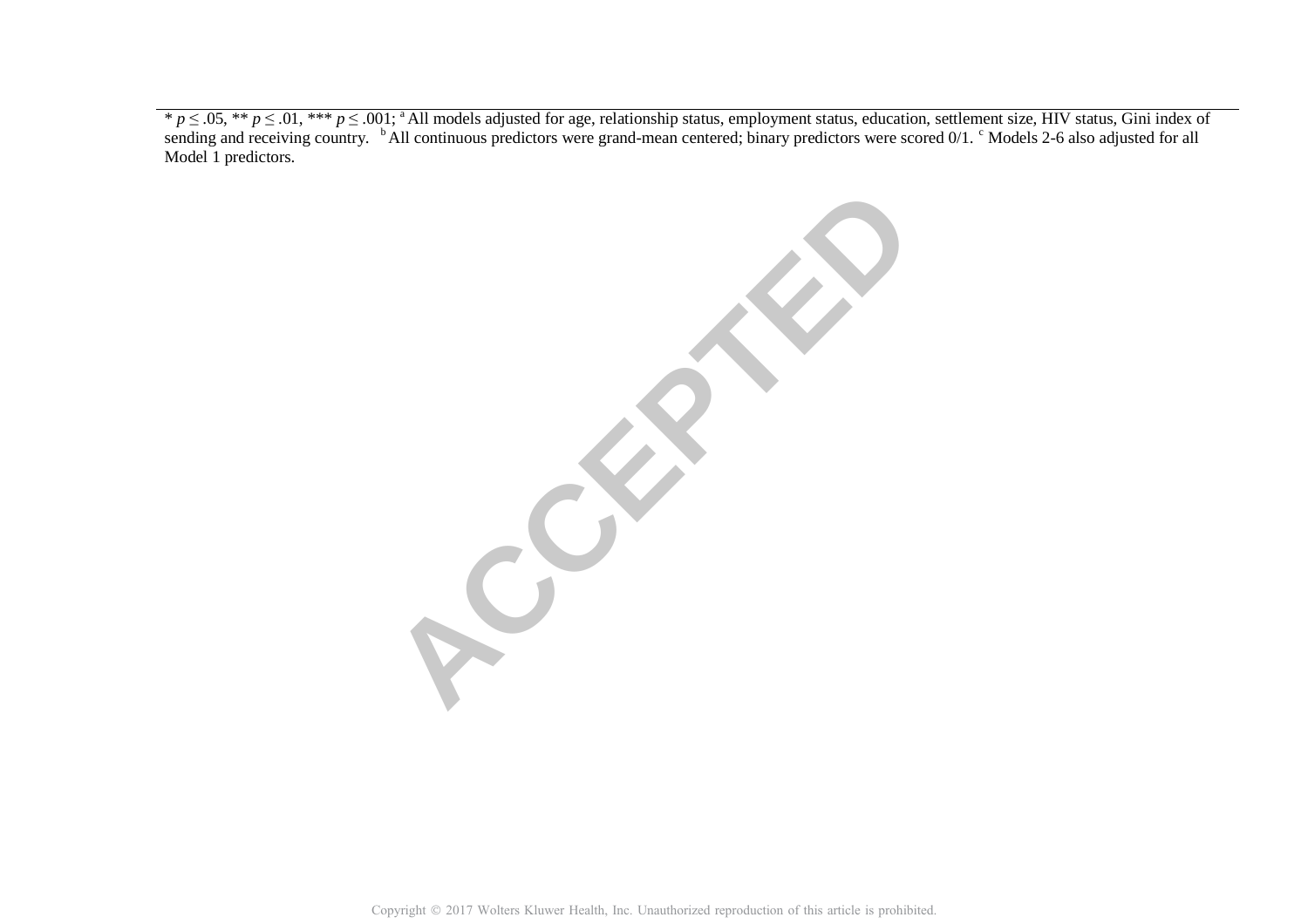

Figure 1. Interaction between anti-gay stigma and anti-immigrant stigma in MSM migrants' receiving countries predicts lack of sexuality disclosure during HIV testing and lack of HIV testing (past 12 months).

Note. Low and high levels of receiving country structural stigma are displayed at the 25% and 75% percentile, respectively, of the structural stigma distribution.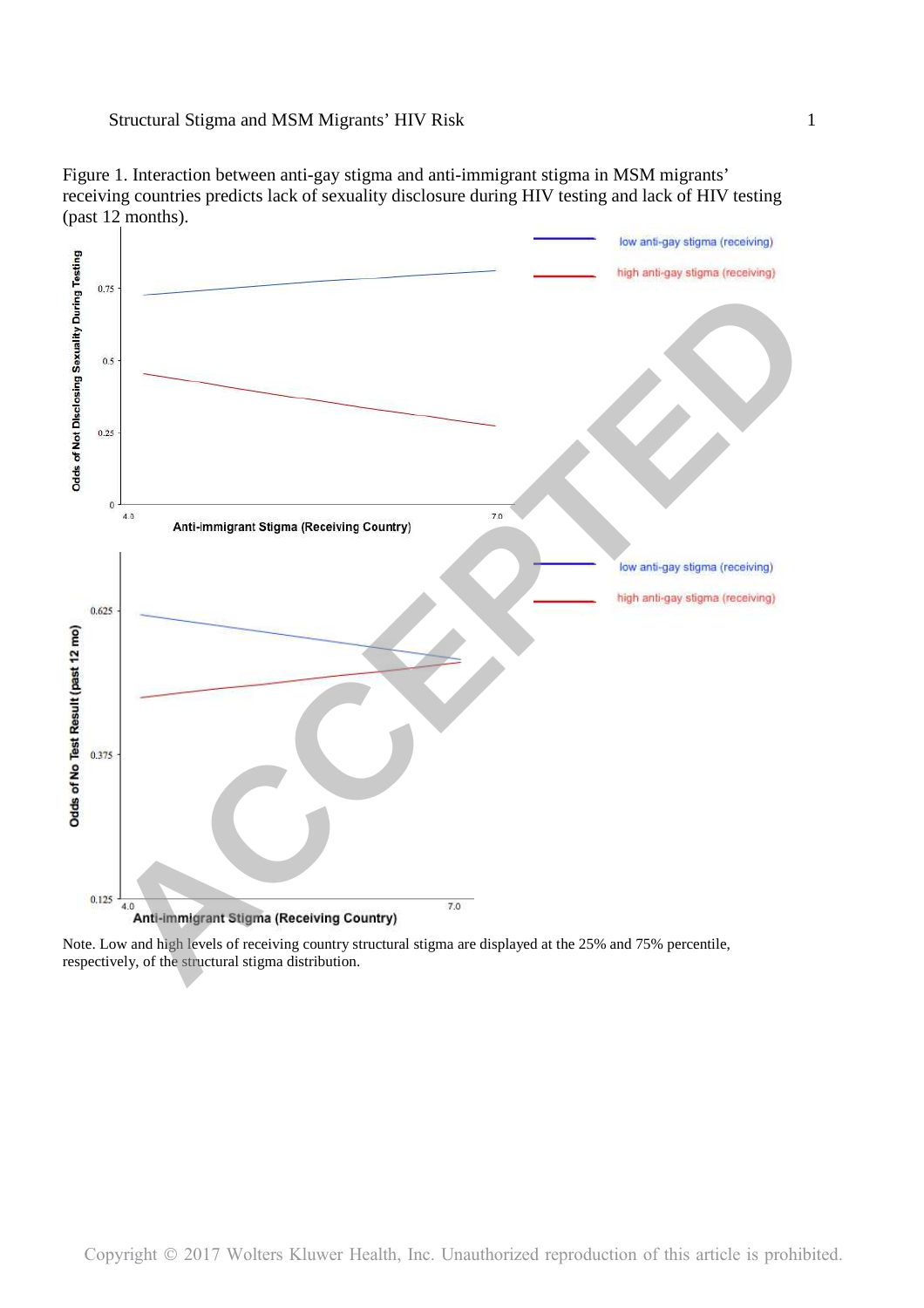# Structural Stigma and MSM Migrants' HIV Risk 1

Figure 2. Weaker association between receiving countries' anti-gay stigma and lack of condom use (past 12 months) for MSM migrants from gay-supportive, compared to anti-gay, sending countries.

**ACCEPTED**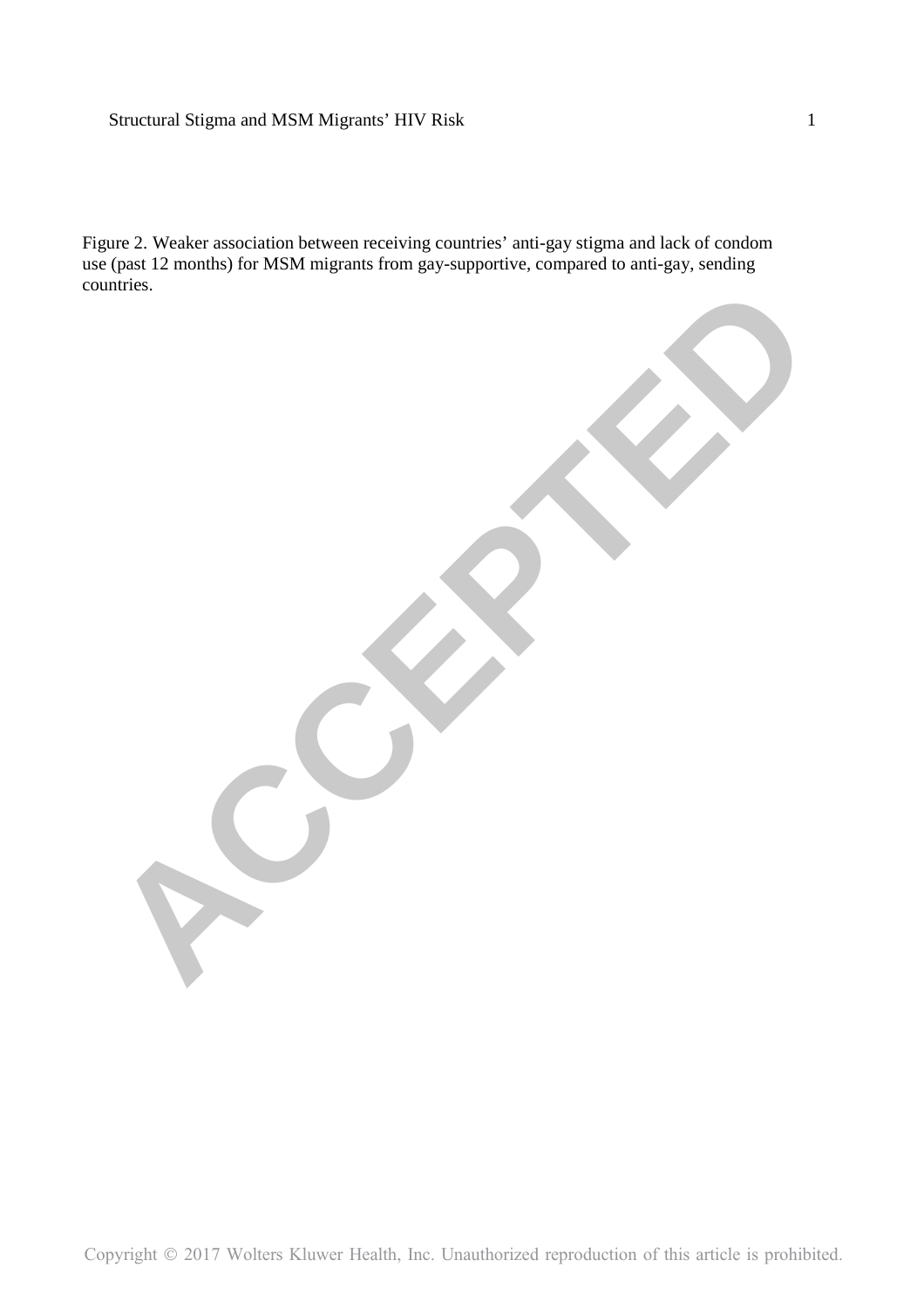

Note. Low and high levels of sending country structural stigma are displayed at the 25% and 75% percentile,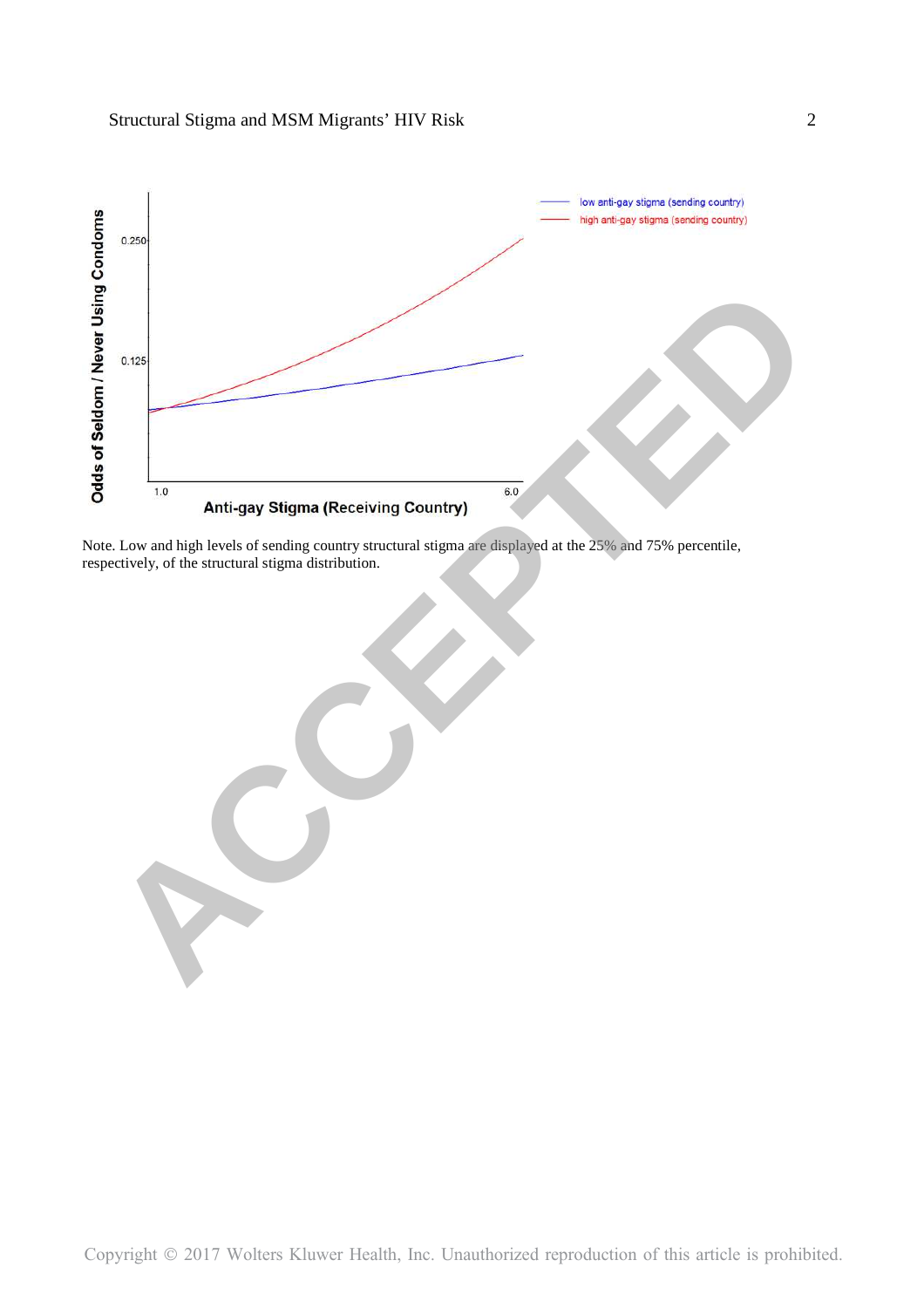

Figure 3. Association between anti-immigrant structural stigma and odds of not disclosing sexuality during testing and lack of condom usage as moderated by linguistic status.